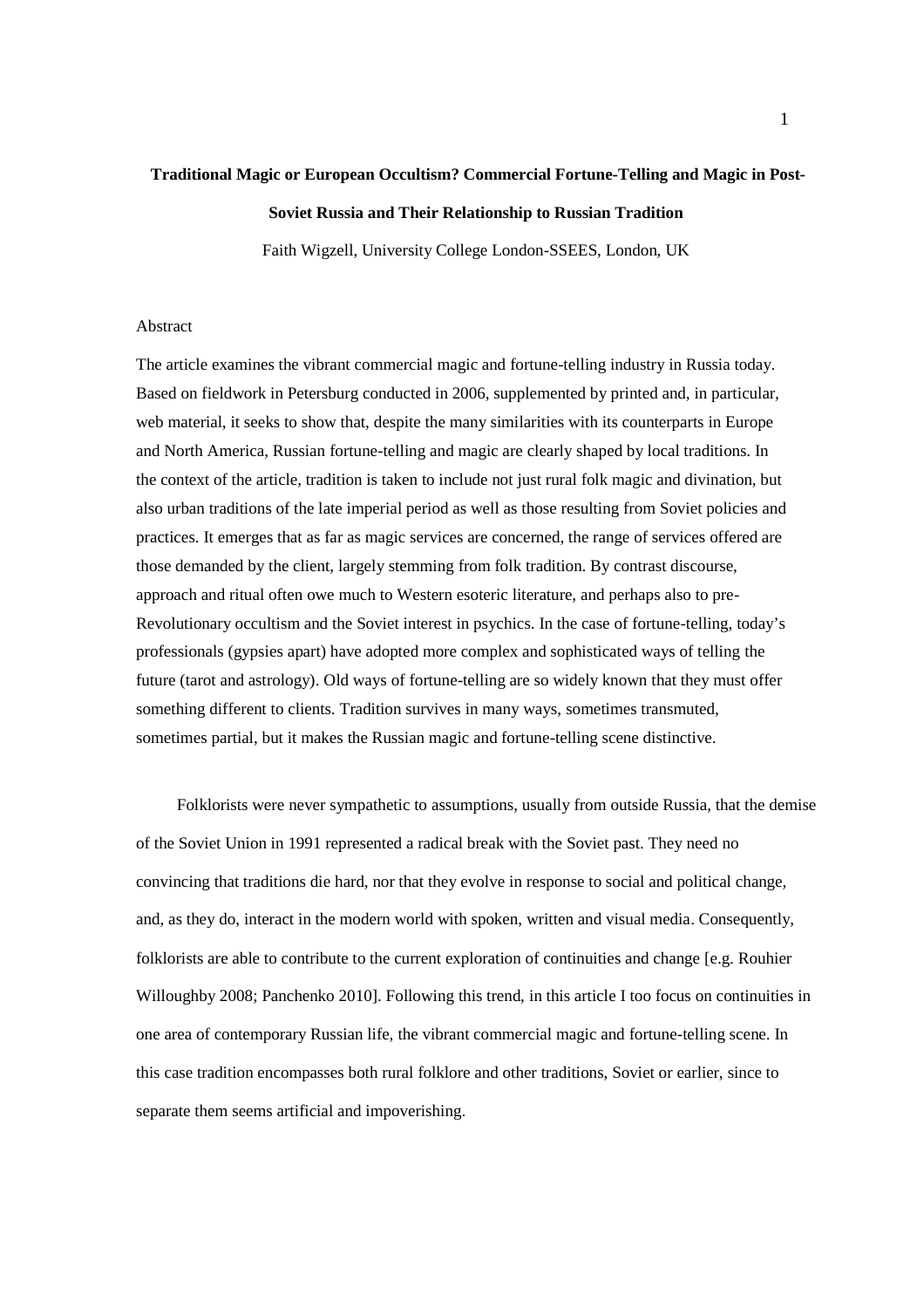It would seem an appropriate moment to make this assessment, now that the uncritical Russian passion of the early 1990s for all things foreign has abated. In 2006, with the invaluable help of a research assistant, Dr Marina Hakkarainen, I conducted a series of interviews in Petersburg with professional esoteric specialists, amateurs, students and devotees.(1) The focus was on those who predicted the future, but it soon became clear that fortune-telling could not be separated from the broader esoteric commercial scene, since specialists often offer future prediction as part of a range of services. Given both the size of the market and the existence of two full length studies of magic healers and occult cosmologies [Lindquist 2006; Honey 2006], I have excluded alternative health treatment, although consultations and actions intended to improve clients' emotional and psychological health are included, since they are an essential component of the services offered by astrologers, magic specialists and even fortune-tellers. The decision to focus only on fortune-tellers and magic specialists provided the impetus to add to the recorded and collected data with extensive internet material, not just from the many esoteric web sites, but also hostile and friendly articles, chat rooms, opinion polls and readership surveys.

How vigorous is the market for magic and fortune-telling in Russia today? It is, I contend, more visible and vibrant than in many West European countries. Apart from the horoscopes in women's magazines there are three mass market publications catering for those with a particular interest in astrology and divination: the glossy monthly *Liza Goroskop*, one of the stable of Liza magazines for women, and the cheap monthly newspapers *Orakul* and *Predskazanie orakula* [The Oracle's Prediction]. Free local papers contain adverts for predictive and magic services, and bookshops regularly sell a range of fortune-telling and other esoteric material. Choice there is aplenty; to take one example, the publishing house Ripol Klassik lists 69 books on astrology, 29 dreambooks and 45 fortune-telling guides, though some of these are repackaged versions of others in the catalog. A wider range can be purchased at esoteric shops along with tarot packs galore, occult literature and magazines for the specialist such as *Ezotericheskii vestnik* [The Esoteric Herald] and *Tainaia vlast'* [Secret Power]. They also sell New Age items like crystals, runes, incense, amulets and gemstones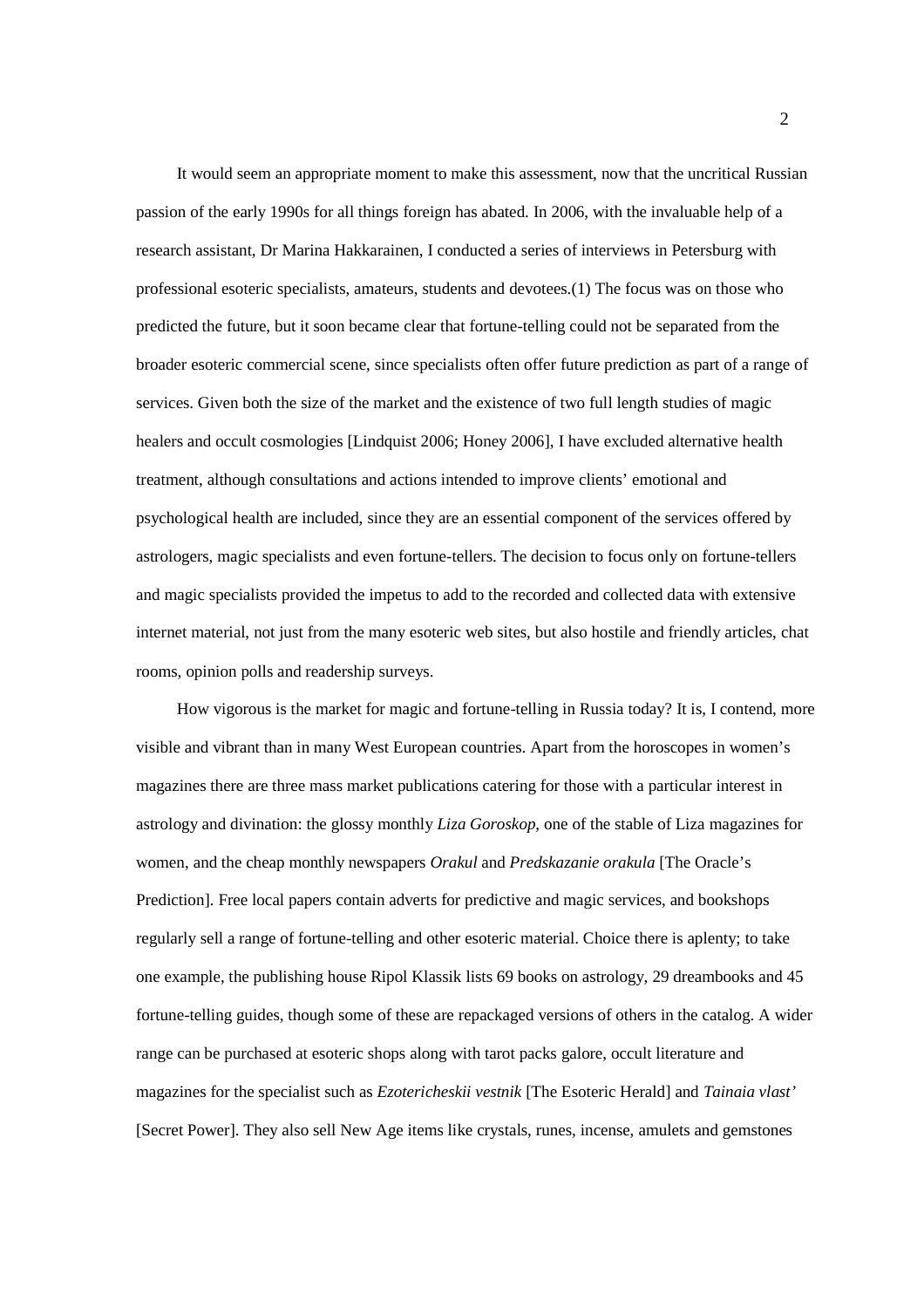and advertise forthcoming events, courses and occult services. All these items and more can also be obtained from the many esoteric web shops and sites.

Although many individuals post one-line advertisements offering to elucidate the future and help with personal problems, the most visible form of commercial activity takes the form of esoteric centers, some of which operate from prestigious premises; in 2005 it was estimated that there were twenty in Petersburg, though the majority would have been dedicated primarily to alternative medecine. Centers place advertisements in the press and online offering consultations and courses in astrology, chiromancy, tarot, clairvoyance and magic, and their specialists frequently appear on television to make *prognozy* [predictions], especially around New Year when their forecasts for the coming year are widely reported in the newspapers. The RuNet contains a staggering number of sites (150 and still counting) offering to help you solve your personal problems through magic and ensure or determine your future, as well as numerous online journals devoted fully or partially to prediction. One of Russia's most popular TV programmes, now in its sixth season, is a reality show *Bitva ekstrasensov* [Battle of the Psychics], the most popular programme of the TV company TNT in the week of  $20<sup>th</sup>$  October 2008 and 38<sup>th</sup> most popular programme overall in the week of 13<sup>th</sup> October [TNS Gallup Media].(2) After an initial episode, the eight most successful *ekstrasensy* [here = psychics] compete in following weeks for the crown denoting the best in Russia. The programme was then in its sixth series.

The vitality of the esoteric services market in Russia today is self evident, but the boom years were the early 1990s. Then a torrent of esoteric material of all kinds was reprinted or, more often, translated from Western sources, and fortune-telling guides sold in their hundreds of thousands. Astrology caught on in a big way, and contacts were made with Western esoteric practitioners of all kinds. Forms of prediction previously virtually unknown in Russia, tarot and runes in particular, but also the I Ching and other Eastern mantic and esoteric beliefs acquired a mass following. Meantime, psychic distance healing gripped the nation; Kashpirovskii, the best known *ekstrasens*, not only attracted millions to his television show, but, according to a poll of 60,000 readers of *Komsomolskaia*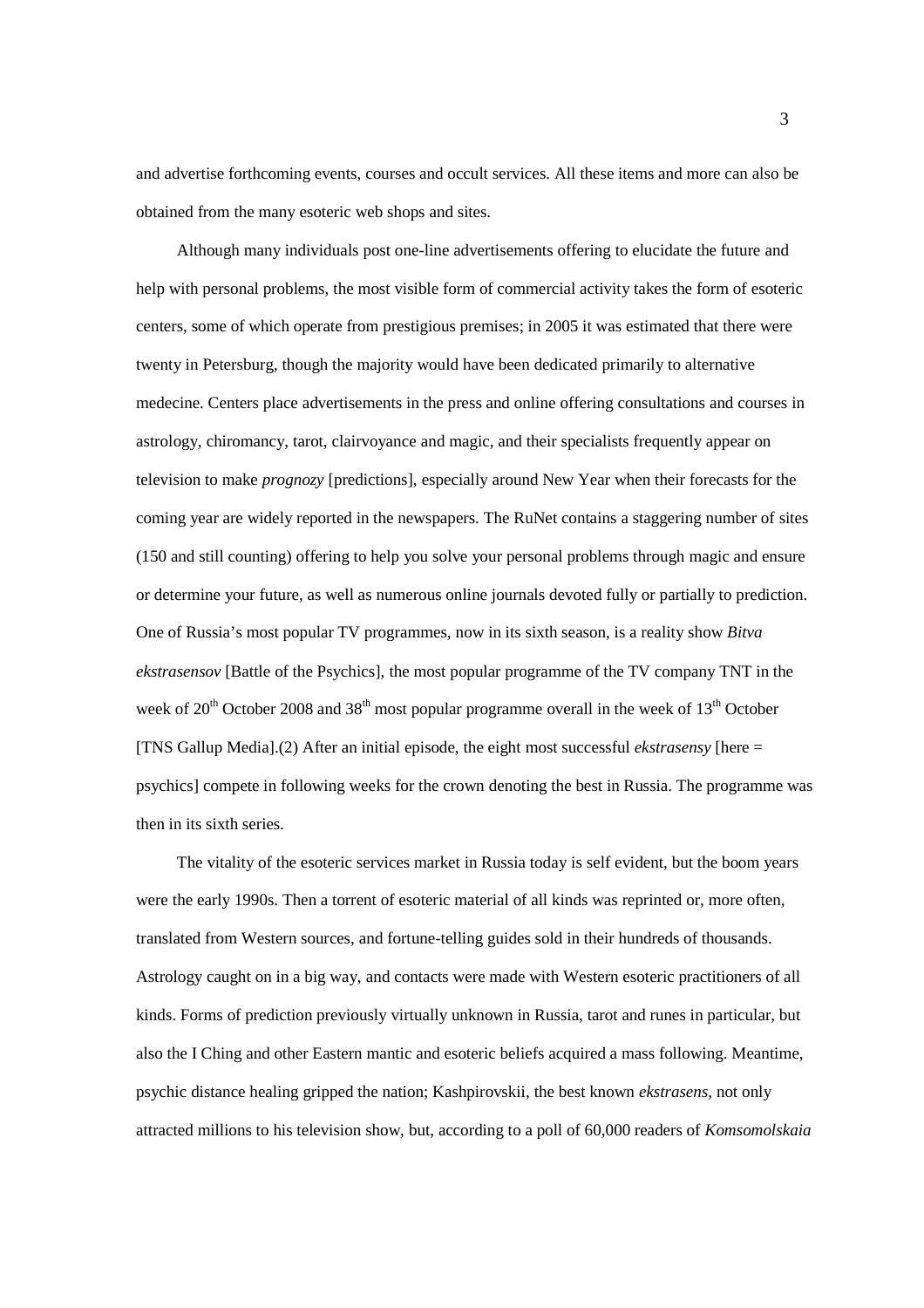*pravda* in 1990, was far more widely trusted (by 67%) than their local council (only 16.4%) [*KP* 1990].

In today's less fevered commercial esoteric market, it might appear initially that there is little that cannot be found in the UK at Glastonbury or at a Psychic Fayre – astrology, runes, amulets, clairvoyance, psychic healing, tarot, channelling, work on karma or aura – specialists in all of these advertise widely in the media: "Светлана, специалист по карме. Нетрадиционное решение кармических проблем"(3) [Svetlana, specialist in karma, offers a non-traditional resolution of your karmic problems], "Парапсихолог. Чистка ауры и коррекция биополя" [Parapsychologist. Cleansing of your aura and correction of your biofield], or "магистр Анатолий Шварц. Возврат любимых навсегда" [Magister Anatolii Shvarts. Permanent return of your loved ones]. If, however, it looks as though Russians have jettisoned the folk and pre-revolutionary urban tradition and coopted Western esoteric and predictive practices without placing a distinctive stamp upon them, closer scrutiny dispels this idea. Cultural and historical context is crucial.

In fact the commercial esoteric market has many facets in which tradition is reflected directly or indirectly. I propose to look first at fortune-telling, more specifically the types of commercial fortune-telling and fortune-teller found in pre-revolutionary urban Russia, tracing, where possible, their fate in the winter of the Soviet period and re-emergence (or not as the case may be) in the late 1980s. If a given mantic skill is rarely offered by professionals, has it survived in some other commercial form (books, internet and other media), or only at domestic level? The second part of the article considers the role of tradition in magic services.

The most popular professional fortune-telling services today are tarot and astrology (which is concerned as much with character as future possibilities) followed by chiromancy, the I Ching, runes and, at the bottom end of the market, coffee-cup reading and fortune-telling with ordinary cards. Dream divination is generally only offered as part of a range of other services. With the exception of the I Ching and runes and partial exception of astrology, all the mantic skills popular today reach back to tsarist times in some respect or another. Then, the skills practiced by professional fortune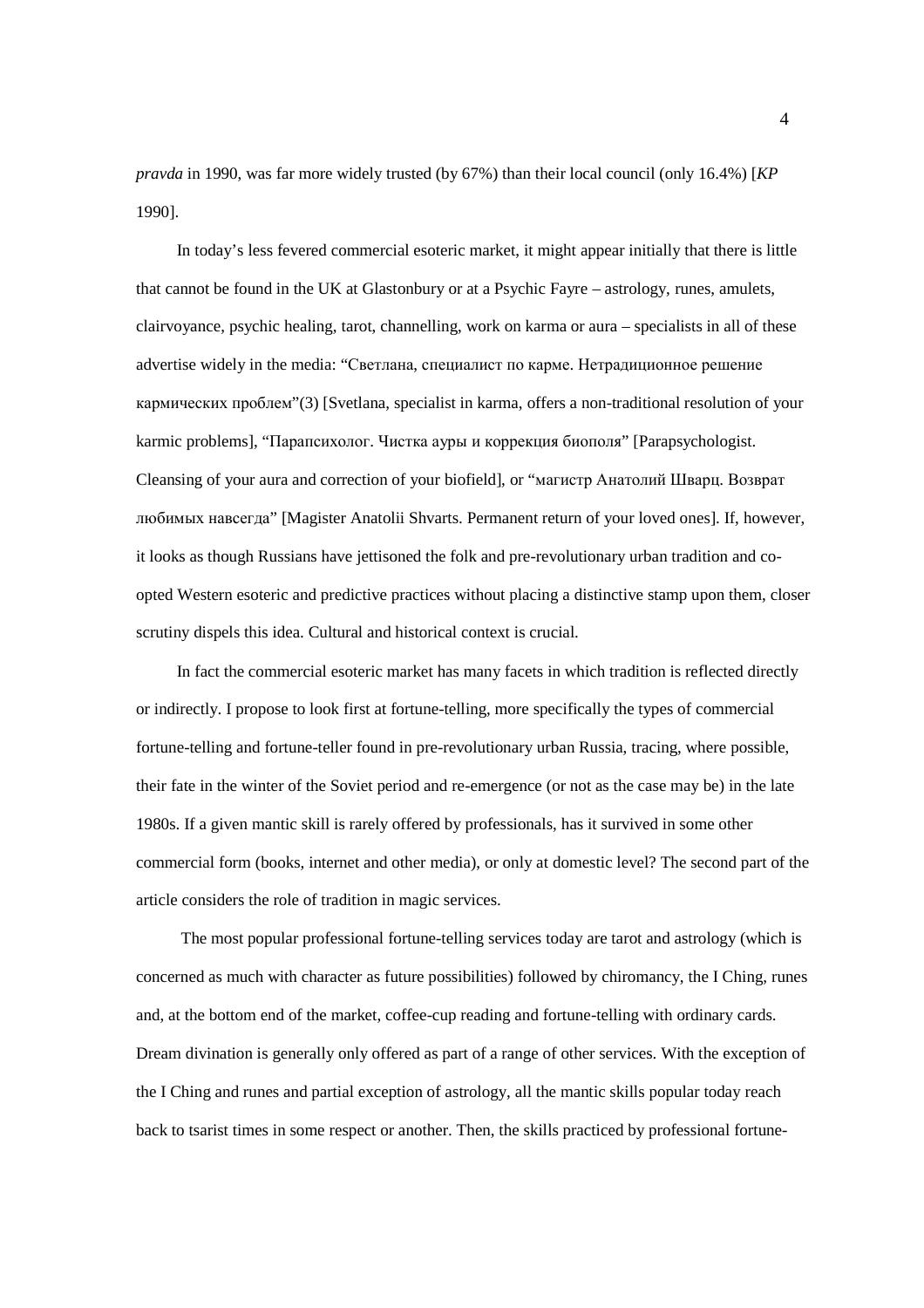tellers reflected less the types of divination in the Russian village than those popularized through fortune-telling manuals. These functioned as the prime conduit of western popular mantic skills from the late eighteenth century to the Revolution. Their contents were assimilated to the point of the books being regarded by readers as truly Russian items, and hence they came to constitute a secondary folk tradition [Wigzell 1998: 44-45]. Professionals took their cue from the books. Oneiromancers (dream interpreters), cartomancers and chiromancers seem to have been the most popular in the nineteenth century, though there were also bibliomancers, clairvoyants, geomancers, numerologists and others. The only available figures are of those registered with the St Petersburg police in 1913: 286 chiromancers and 103 cartomancers as well as sixteen astrologers and "predictors of fate" [Shakhnovich 1996: 5]. The absence of dream interpreters does not mean that they did not exist. Dream interpretation has not traditionally been regarded as a form of divination in Russia, and oneiromancers may have been differently classified.(4)

After 1917 the professionals gradually found life more difficult, especially towards the end of the 1920s. In Petersburg in the early NEP years they had gathered in the Black Cat café on Nevskii Prospekt opposite the Hotel Europe. They eked out a living by appearing in so-called "psychological experiments" in the foyers of cinemas (actually fortune-telling or clairvoyance), or else acting as hypnotists' assistants at public performances [Shakhnovich 1996: 6, 10]. In early 1930s Leningrad Mikhail Shakhnovich, a young scholar, who was interested in the history of religion and the occult sciences, tracked down a dozen or more former and current professionals. These included at least one cartomancer, chiromancer, astrologer, dream interpreter and clairvoyant.(5) Life by them was much tougher. Those still operating were all women, probably because it was easier for them to avoid regular work, whereas the cabbalist and astrologer, Rafael', was now working in a housing office. Even then, one elderly woman was working openly on Sennaia Ploshchad' [Hay Market], where she had been since 1915. She had a regular clientele from different parts of the city – sales assistants, cashiers and artistes - , whom, she said, liked her because her charges were modest and her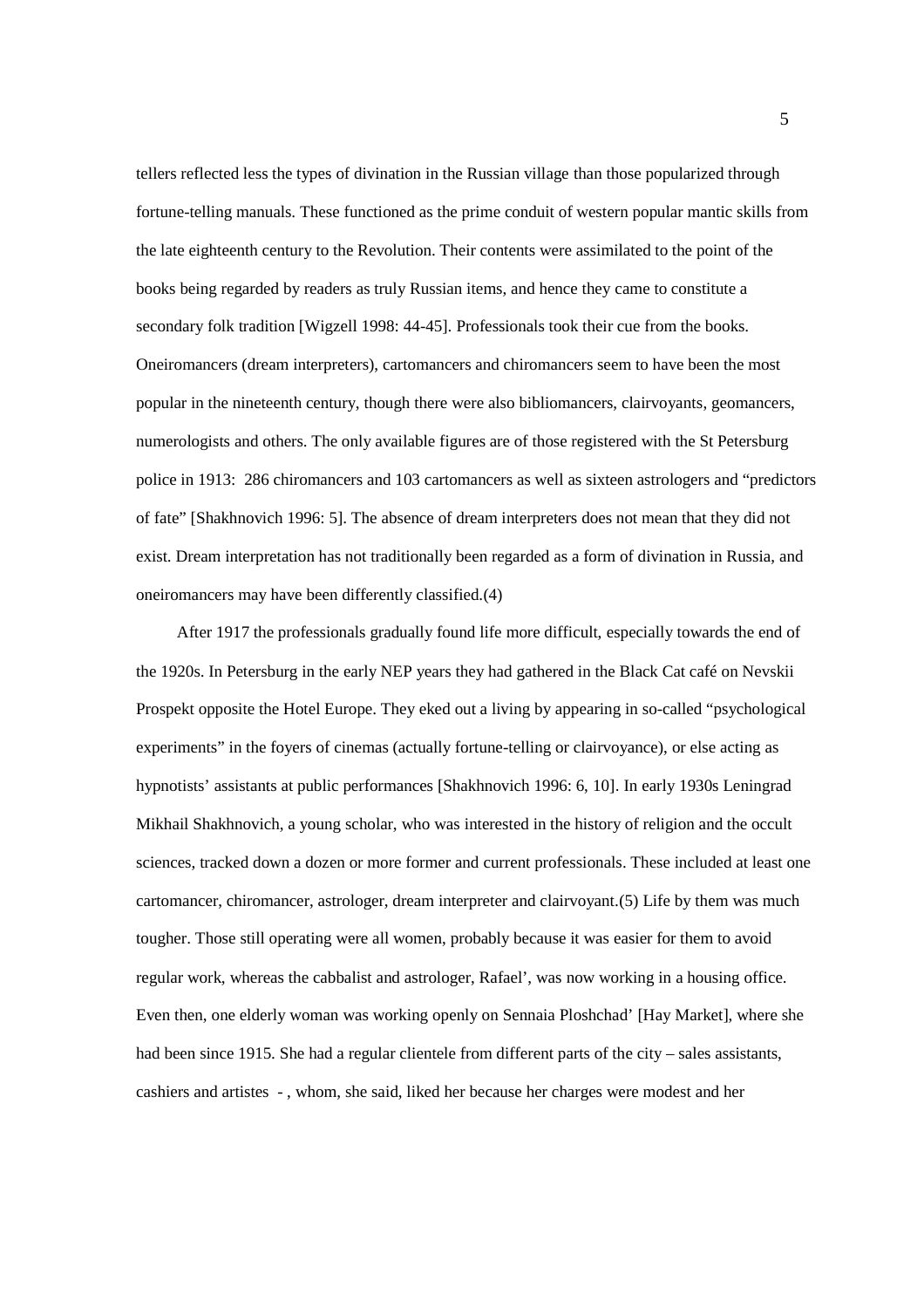predictions often correct. Shortly afterwards, fortune-tellers and their skills went underground, operating, if at all, at amateur level. Professionals only re-emerged in the 1990s.

Judging by my informants, the most pervasive mantic skill in the late Soviet period was cartomancy, but using conventional playing cards rather than tarot. Tarot first appeared in Russia at the very end of the nineteenth century as part of the interest in the occult. It acquired Russian devotees in the early twentieth century [Decker Dummett 2002: 199-203], but its appeal seems not to have spread outside elite circles into the wider commercial sphere before the Revolution. Although cards with distinctive symbols had been known from the 1840s, they too seem not to have been widely used in the early twentieth century [Wigzell 1998: 32-3]. Cartomancy was not restricted to professionals. By the Revolution, reading the cards was a skill common among women all over Russia. Introduced to an urban readership in the late eighteenth century, it was then taken to the provinces and countryside by servants and other seasonal or temporary town dwellers [Wigzell 1998: 62-3]. The widespread availability of conventional packs of cards, together with the relative simplicity of the interpretive method, not only facilitated its passage into oral tradition but later assisted its survival in the Soviet Union, when most households owned the basic equipment of a pack of cards.

When one informant Alisa remarked that doubtless her first acquaintance with fortune-telling was when someone told her fortune in the cards, though she didn't remember, she was implying that, in her social environment, card reading was commonplace.(6) Her testimony was supported by other informants whose introduction to fortune-telling came via cartomancy. The tradition usually ran in families, often reaching back to tsarist times; for example, Oksana's friend learnt it from her grandmother, and Liza from her great aunt who in her turn had been taught by her mother (Liza's great grandmother). Both were talking about a village context, but unofficial fortune-telling took place all over the Soviet Union, according to informant Vasilii Vasil'evich; in his case it was his mother, a resident of Volgograd, who had been taught to read cards by her grandmother.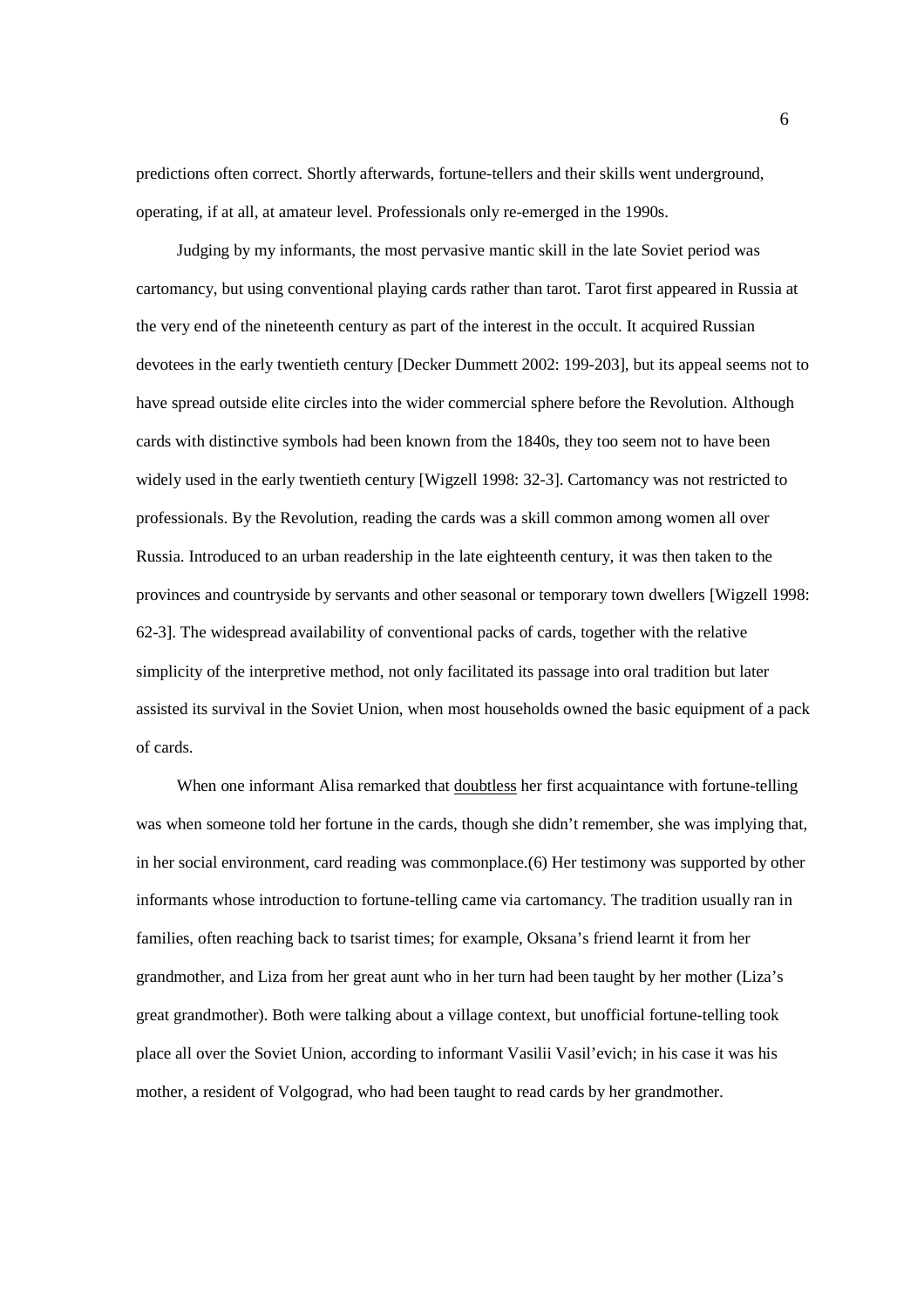Survival strategies were the same as for other mantic skills, discretion or trivialization. Discretion was crucial in the Soviet period. As with other unofficial activities, word of mouth, known in Russian as *sarafannoe radio*, worked very effectively, Vasilii Vasil'evich explaining that in Soviet times his mother's clients found out about her via the grapevine. That oral transmission was the normal *modus operandi* is confirmed by Larisa Gribova from Talan: Rosakademtsentr narodnogo tselitel'stva i psikhologicheskikh praktik [Talan – Russian Academic Centre for Traditional Healing and Psychological Practices] in Moscow, who said in an interview that both her mother and grandmother practiced cartomancy:

В нашем доме всегда гадали, к бабушке и маме приходило столько желающих узнать свою судьбу, что принять всех было просто невозможно! Да еще и времена были такие, что приходилось гадать тайно, вот люди и ждали своей очереди много месяцев [In our house fortunes were always being told, and so many people came to see my mother and my granny to discover their fate, that they could not manage to see all of them! In those days it all had to be done in secret and people would wait several months for their turn.] [Orlova 2009] Whether from choice or out of necessity, cartomancy can be viewed as entertainment; Liza's

great-grandmother, being president of the Sel'sovet did not, indeed could not, take it seriously, though she continued with readings for fun. Whether those who had their fortunes told by her took it quite so lightly is another matter, since, as Gribova's testimony reveals, for many it remained a serious enterprise.

Other divinatory skills similarly survived in the domestic and amateur sphere thanks to trivialization strategies and discretion. In Volgograd Vasilii Vasil'evich's mother not only read the cards but coffee cups too, on the rare occasions that ground coffee was available. She had to be careful at all times. Like cartomancy, coffee-cup reading was a skill practiced by women in families or among friends, often for fun. Dream divination was somewhat different; it had always been a family affair, but at the end of the Soviet period, societal change had led, at least away from rural areas, to more dream divination being conducted among friends, as well as to a greater emphasis on entertainment [Wigzell 1998: 172]. Nonetheless there were those prepared to interpret dreams for a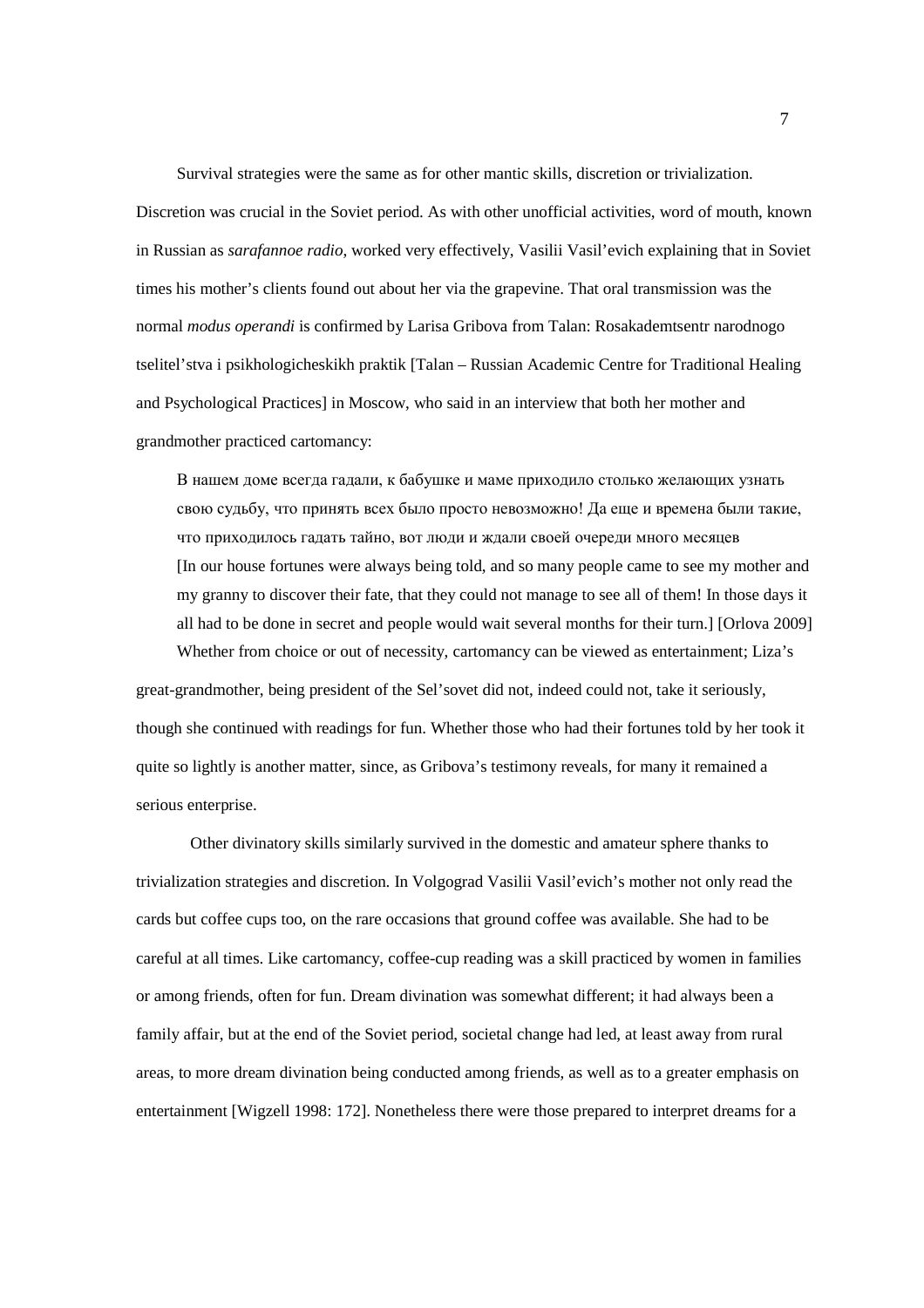wider audience. One informant, Nina Vladimirovna, noted that in Soviet times one of her work colleagues would not only lay out the cards but also interpret dreams, though not for money. The oneiromantic tradition that best survived the years when printed dreambooks were generally unavailable was the folk one, albeit with the admixture of some well-known "literary" dream symbols [Wigzell 1998: 172-3; Razumova 2001: 94-104].(7) Although translated dreambooks were hugely popular, not just with Pushkin's Tat'iana, and their contents fairly stable, they have proved less durable than the old oral tradition.

The survival of mantic skills thus depended on families and groups of like-minded people being discreet and at times accepting trivialization. Chiromancy, however, presents a partial exception. Between 1880 and the Revolution the revival of interest among more affluent groups**,** attracted by the pseudoscientific claims of chiromancy led both to the publication of more chiromantic texts [Wigzell 1998: 35] and a rise in the number of professionals, as the figures for registered chiromancers in Petersburg in 1913 reveal. Despite this period of relative prestige just before the Revolution, over time chiromancy descended the social scale, coming to be seen mainly as the property of gypsies, just as in Western Europe. The strong ethnic prejudice against gypsies in Russia may have contributed to its decline in the domestic sphere, but it should be remembered that women, who were the active bearers of tradition through the Soviet period, had never adopted palm reading with the same enthusiasm as they had some other skills. Nonetheless, interviews threw up the odd reference; Nina Vladimirovna mentioned that in the 1980s one of her female colleagues, now a respected academic, used to read the palms of friends and colleagues. Since informant Nora Pavlovna also knew of people who, inter alia, practiced chiromancy in the Soviet period, and of others who had either been imprisoned or sent to psychiatric units for fortune-telling, it is clear that chiromancy retained some adherents throughout the Soviet period among groups other than the gypsies.

It might be expected that over more than six decades of Soviet education and propaganda, belief in magic and fortune-telling would have withered away. In fact, for all their zeal, Soviet efforts to combat "superstition" met with only partial success. In the late Soviet period (1982-3) a survey was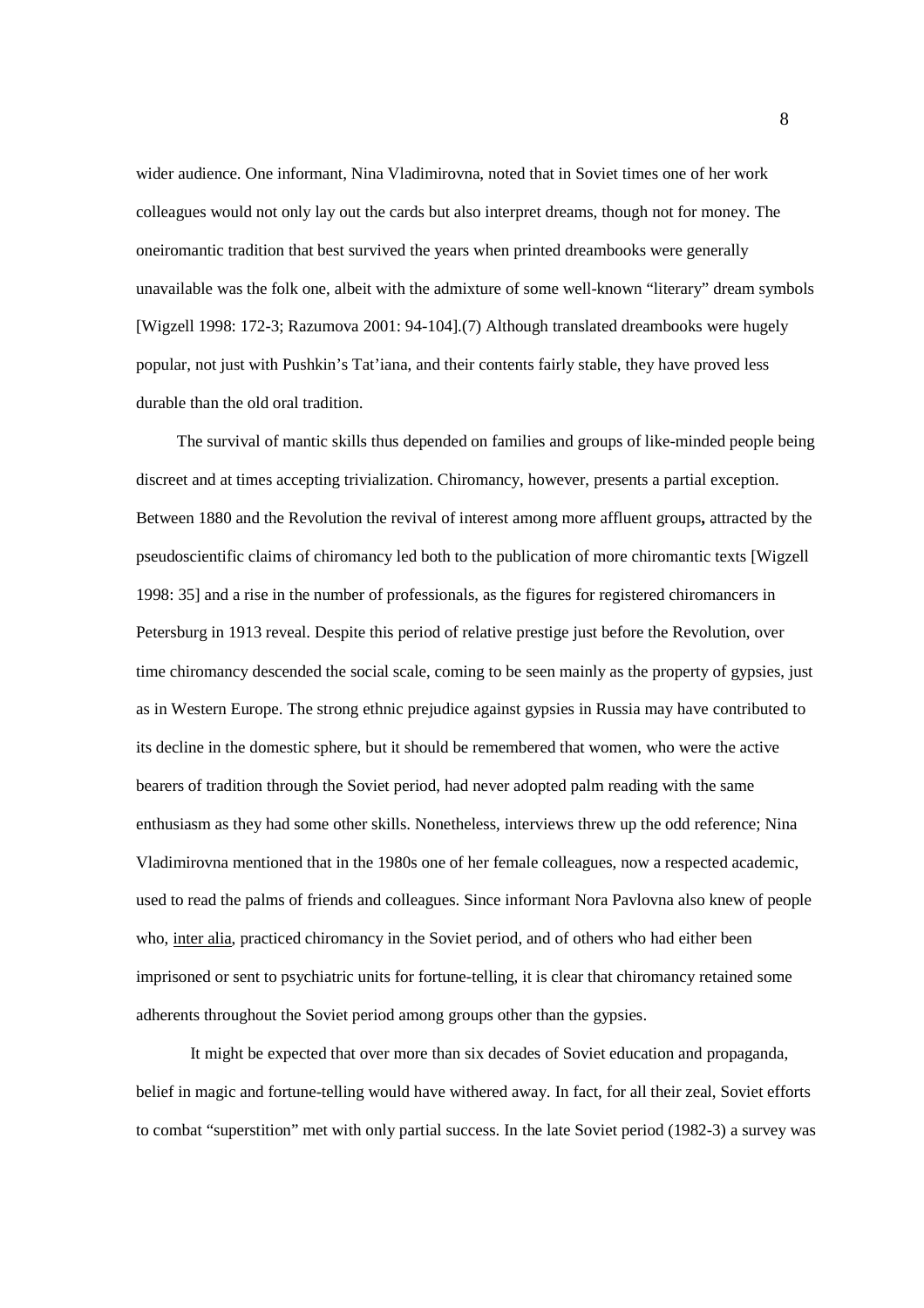conducted in the Krasnoiarsk region among 3000 students and 900 "young specialists" (young graduates and grad students), just those who would be expected, after sixty plus years of socialism, to have plumped for rationality and science [Nemirovskii Manuil'skii 1987: 70-75]. In their analysis Nemirovskii and Manuilskii decided to place those who rejected superstition outright into one category, and all the others - believers, waverers and "don't knows" - into another. They argued convincingly that those who replied "*malo veriu*" [I believe a little] and "*zatrudniaius' otvetit'*" [I find difficulty in answering] probably felt too embarrassed to admit to superstitious beliefs [Nemirovskii Manuil'skii 1987: 71]. The results were surprising. Asked whether they believed in the immortality of the soul or revelation from on high, the great majority replied in the negative (82% and 90%, with a fair number of "don't knows"), suggesting that anti-religious propaganda had been effective. On the other hand, asked whether they believed in divination, omens, prophetic dreams or witchcraft, replies were much more equivocal. A majority, over 60%, did not believe in fortunetelling (though nearly 40%, therefore, did think there was or might be something to it). The situation was more acute as far as belief in prophetic dreams was concerned; here only half the students and a mere 38% of the young specialists were skeptics - the latter group, being older, were perhaps more prepared to say what they really thought. Girls were more than twice as likely to believe in divination as men [Nemirovskii Manuil'skii 1987: 73].

The two authors noted that "scientific-materialist" views dominated among their subjects, even if they coexisted with belief in the fantastic, but in fact it is the strength of belief in traditional divination and witchcraft that is most striking. And lest it be thought that school leavers and college students in Krasnoiarsk were untypical, the authors provide comparative figures for the Altai region, where belief in traditional divination and witchcraft was slightly higher even. The persistent traditional interest in magic and divination, largely surviving through oral transmission, thus underlay the esoteric boom that occurred once the political atmosphere changed.

In the frenzy of the late 1980s and early 1990s the fate of various skills differed. Professional dream diviners did not regain a footing in the contemporary market place, though esoteric specialists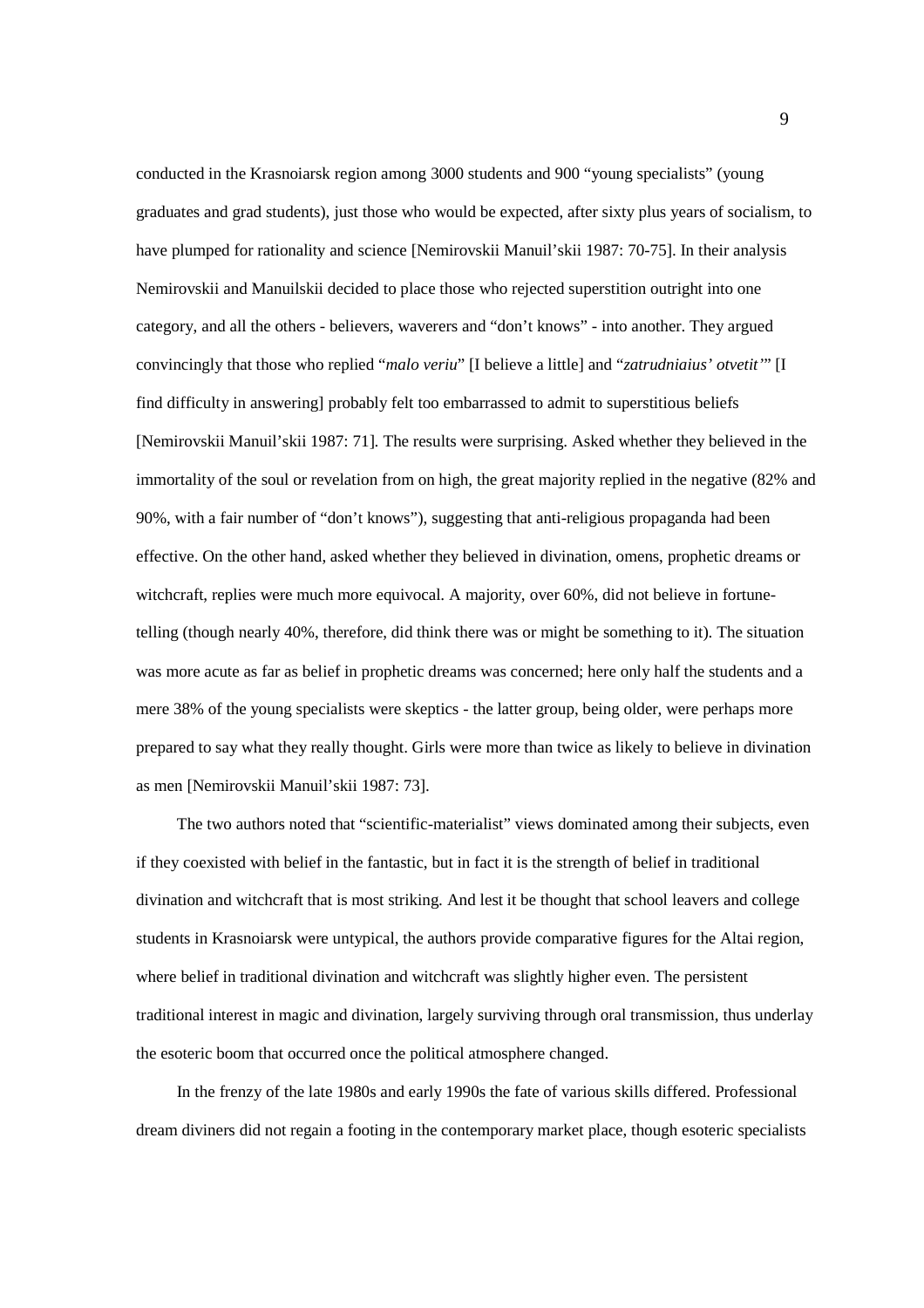like Natal'ia, the tarot reader I visited, will interpret dreams as part of a consultation, but this is not a service that she or anyone else promotes heavily. Informant Masha thought that people would not trust professional dream interpreters and would not pay for their services. A more credible reason, given the propensity of the public to pay for other services, may be that, although dream-telling is common among female friends, its key position has always been in the heart of the household, where it contributes to the activation of moral and behavioral norms and creation of "a microclimate of communication" and trust [Razumova 2001: 85; also Wigzell 1998; 50, 122]. Families do not always have to be in physical proximity, as Marina, my research assistant, indicated, when she said that her cousin in Moscow always phones her in Petersburg to chew over a disturbing dream. It appears that the role of dream-telling in family communication and cohesion has stifled the activities of professionals.

If, at the end of the Soviet period, families had largely to rely on oral transmission of dream meanings, now they can, and evidently do, reinforce this oral knowledge by recourse to a published dreambook. In the view of informant Dasha, the existence of such books further limits the appeal of professionals, although it must be remarked that this is not the case with tarot or astrology. The translated dreambooks and reprints of pre-revolutionary editions typical in the 1990s have given way to books authored by Russian citizens, though the most frequently reissued text is a translation of the large dreambook compiled in the early twentieth century by an American, Gustavus Hindman Miller. Even if the boom is over, dreambooks remain extremely popular. For example, one of the Russian equivalents of Amazon lists well over 200 different editions [ozon.ru]. Some of these seek innovation within the dreambook tradition, notably by devoting whole books to interpreting erotic dreams as in Violetta Khamidova's *Сексуальные сны. Расшифровка и толкование эротических снов* [Sexual Dreams. Deciphering and Interpreting Erotic Dreams], but novelty can be combined with tradition as in O. Smurova's series which recognize the role of the family, such as *Полный семейный сонник. 150,000 толкований* [Complete Family Dreambook. 150,000 Interpretations].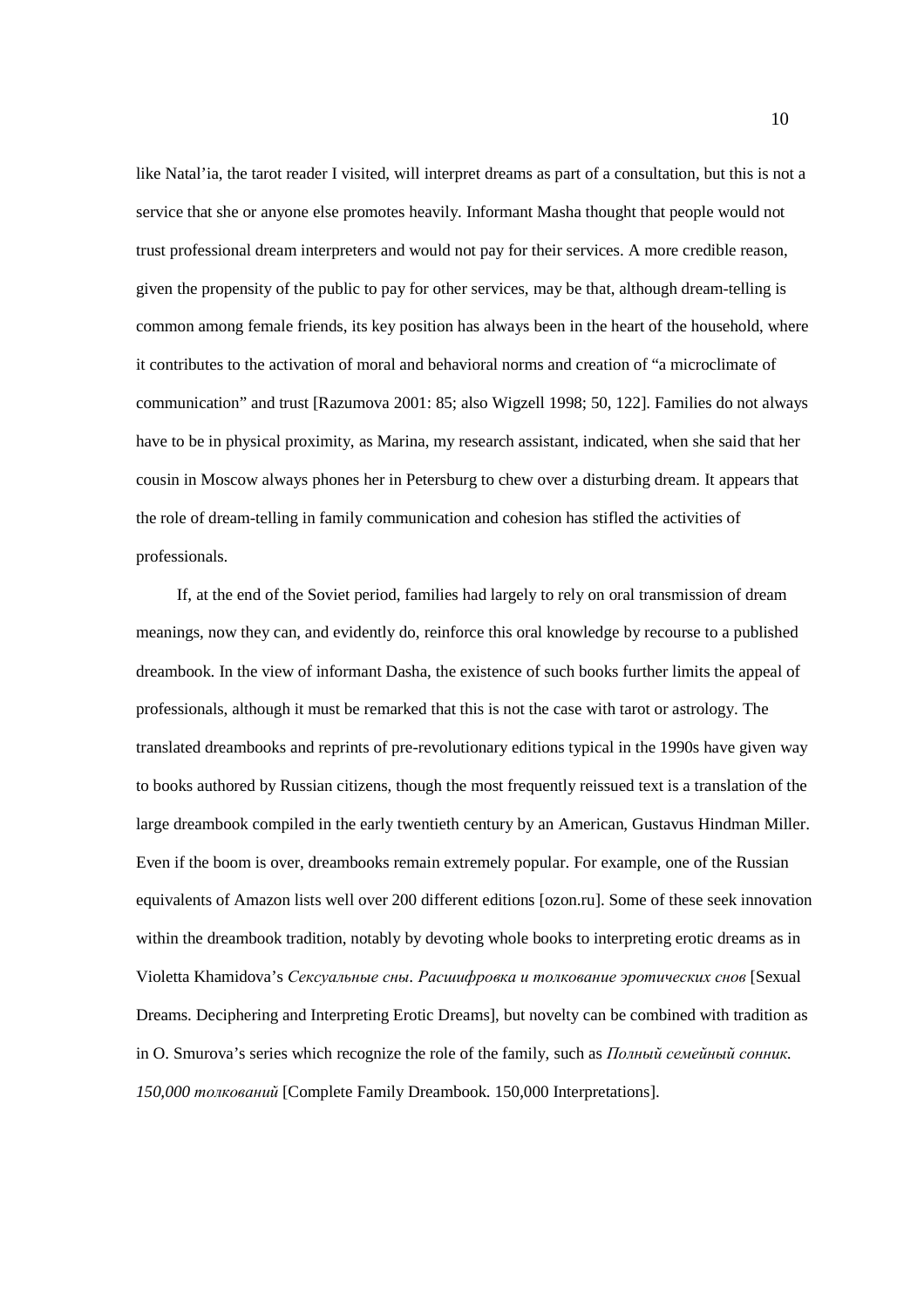Interestingly, the conventional marketing ploys of tsarist times are being re-used: declarations about the expertise and experience of the author, emphasis on the huge range of dream symbols or the connection with famous sages and dream interpreters. The sages of tsarist days have faded from prominence, with only Miss Hussey surviving on title pages, joined now by Nostradamus, the Bulgarian prophetess Vanga and Freud.(8) As before 1917, the sages are foreign and not necessarily dream interpreters, or, in the case of Freud, not an interpreter of dreams in the traditional manner. It is possible that the Russian dreambooks reprinted from the late 1980s, together with newly translated foreign texts with a long publication history such as Miller, may have inspired authors and publishers to copy the traditional presentation of pre-Revolutionary popular dreambooks, but it must surely be the case that some of these marketing strategies would have been adopted anyway. One omission remains: given the respect in which many hold traditional village wisdom, it seems surprising that so little overt use has been made of the native folk tradition. Nowadays there are many personal dreambooks by named Russian authors, far more than before 1917, but if they draw on local area tradition, they do not advertise the fact.

Increasingly print is being rivaled by the internet. Many fortune-telling sites contain a section where you can discover the meaning of your dream, but, over and above that, numerous specialist sites focus on sleep and/or dream interpretation: try sleepexpert.ru; sonnik.funplanet.ru; sonnik.net.ru; sonnika.net.ua; snov.net.ru; sonniki.com.ru; sonniki.info; sononline.ru; russkiy-sonnik.ru; prisnilos.su or sonnyk.ru. As Aleksandr Panchenko has noted, marketing strategies on the internet echo those of the tsarist period, in fact, it may be added, much more closely than do books. Piracy is the order of the day, though a good proportion of the texts posted on the web are not those republished without permission in tsarist times, but recent arrivals in Russia or recent compilations [Panchenko 2010: 8- 9]. Many sites, such as russkiy-sonnik.ru, offer several different dreambooks. Others follow another method employed by book publishers before 1917 in combining material from different sources. For example, the dreambook section of astromeridan.ru allegedly combines material from 20 different printed texts. The interpretation offered by each is grouped under the dream symbol, with the result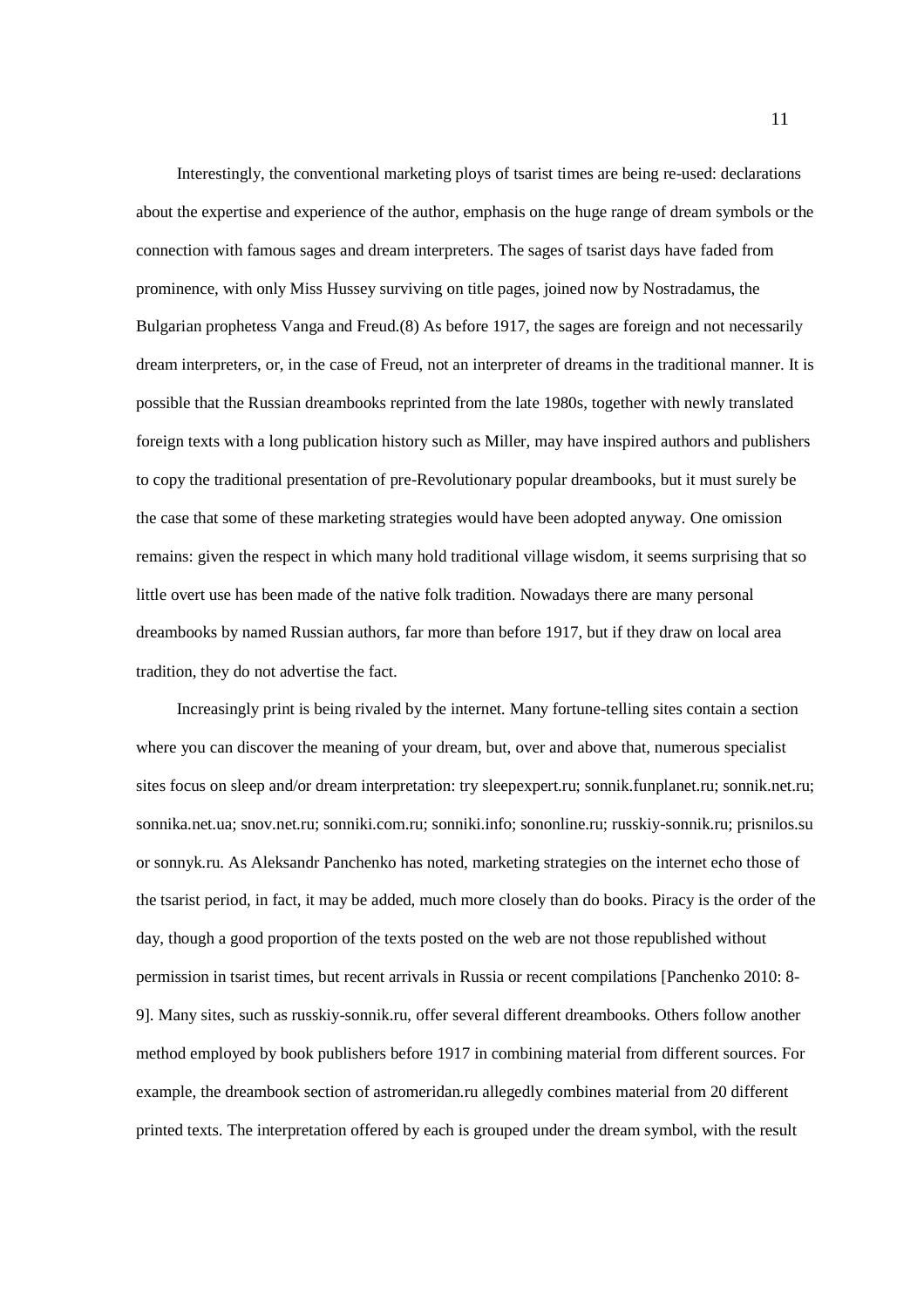that there may be several conflicting interpretations, allowing the user to choose the most congenial or appropriate. Though piracy and marketing ploys (lurid covers, exaggerating the contents, attribution to sages, emphasis on novelty and usefulness) all replicate the publishing practices of the tsarist era, it is unlikely that this is a conscious return to tradition, and more a natural competitive response in a poorly regulated market.

The large number of websites either fully or partially dedicated to offering traditional dream interpretation indicates the vitality of the tradition among a younger generation, given that internet access is strongest among the under-forties. For the same reason it also suggests a level of participation among the relatively well-educated. At first sight this conclusion conflicts with poll findings which show that:

В вещие сны больше всего верят домохозяйки, неквалифицированные рабочие, пенсионеры и в целом женщины (в 2,2 раза чаще мужчин), с образованием ниже среднего, низкими доходами, проживающие в сельских поселениях [The people most likely to believe in prophetic dreams are housewives, unskilled workers, pensioners and women as a whole (2.2 times more than men), with lower than average educational attainment and low incomes, living in rural areas] [Samokatov? 2001].(9)

Firstly, there is no need to contest the idea that more people in the above categories believe in dreams - these would in any case be those most likely to be active bearers of oral tradition – but these groups do not exclude others. For example, although informants were not asked specifically about oneiromancy, Dasha, a student, volunteered that she believed in prophetic dreams. Secondly, internet users may well not be firm believers in prophetic dreams, instead accessing these sites wholly or partially for fun. Finally, polls show that the under-24 age group is the most likely to be interested in the esoteric field as a whole [VTsIOM 2008, 2009].

If dream interpretation features commercially but not professionally, the same is not true for cartomancy, chiromancy and coffee cup reading. Cartomantic tradition has survived but in transmuted form. With a highly educated population in today's Russia, professional fortune-tellers need to emphasize that their mantic skills are superior to those of the average non-professional; the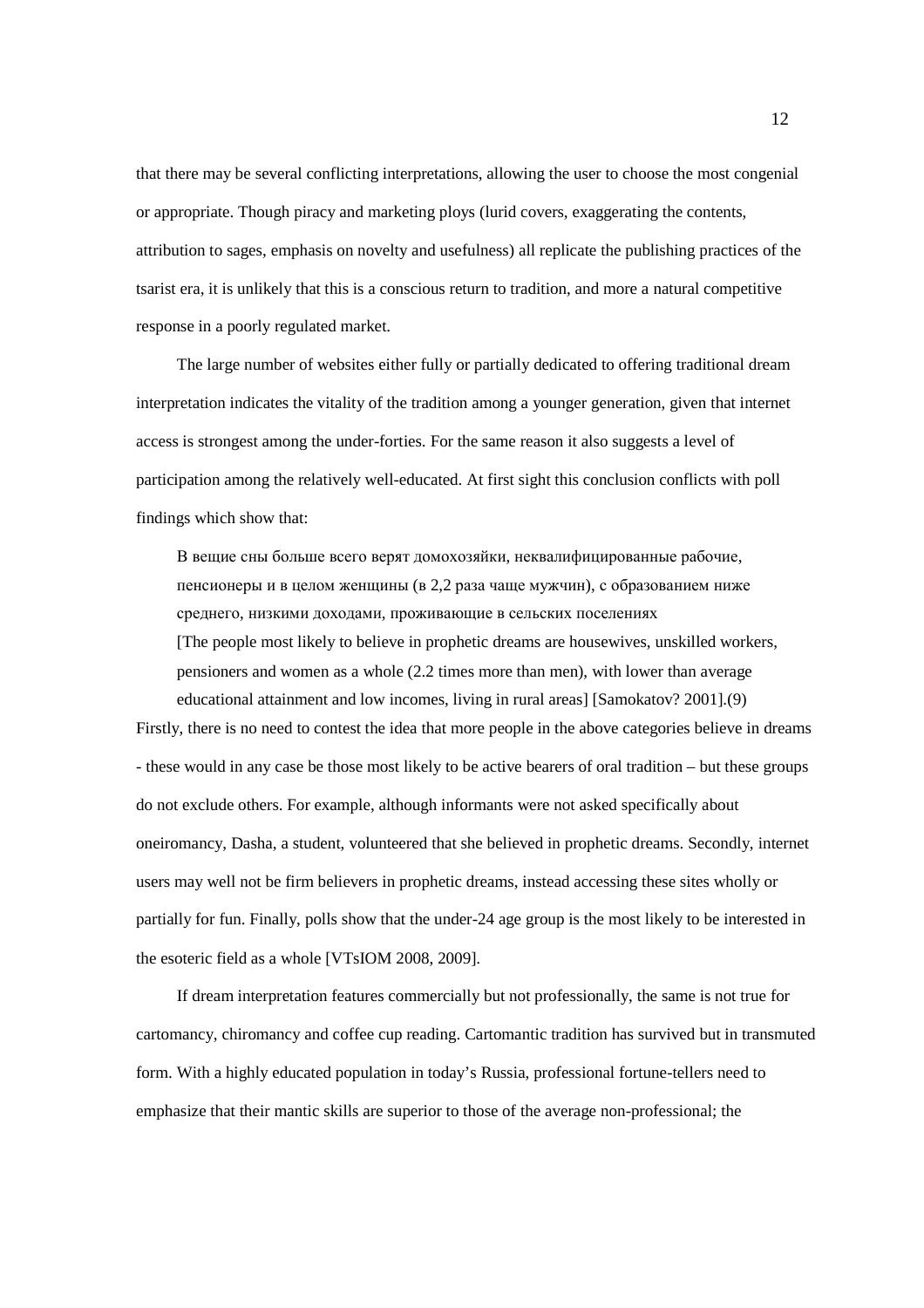commonest tactic is to emphasize the complexity or deeper meaning of tarot. Liza, for example, said it took her 2-4 years before she felt she had fully grasped the complexities of tarot, while Nora Pavlovna saw tarot as akin to meditation and self-understanding and therefore a path to spiritual development. As she said in her entry in the 2007 Petersburg directory of alternative practitioners; "Это не только предсказательная система, это глубокое философское учение о строении мира, общества и человека" [This is not just a system of prediction, but deep philosophical teaching about the structure of the world, society and humanity] [Gorskaia 2007: 21]. As a consequence, the old tradition of reading conventional cards, which has no such discourse attached to it, is made to appear crude and unattractive, except to traditionalists who are mainly clustered at the bottom end of the market. This does not stop amateurs acquiring some skill at tarot, whether from the many popular books (258 listed on ozon.ru) or online, or else by studying at an esoteric center. The situation with coffee cup reading is similar; it is only available from the most basic professionals, but the existence of manuals devoted to the subject (four in the Ripol klassik catalog, for example) and numerous guides online reinforce my personal impressions of widespread popularity among amateurs. My coffee cup has been read two or three times, not at my instigation, by educated and often sophisticated women, most recently by Dasha in the café where I interviewed her and two friends. In their case, they had all acquired their knowledge orally, but others doubtless do not. It is reasonable, however, to assume that the information gained via print and internet will soon be reinforcing the oral tradition in the course of transmission among friends.

Chiromancy, as mentioned above, has to a great extent become the property of gypsies; in this sphere transmission is oral and enclosed, gypsies being extremely careful not to pass on any of their mantic knowledge to outsiders, according to Vasilii Vasil'evich. They are, however, the most despised type of fortune-teller. Informant Irina talked of a time around 1990 when she wasted her money on a "гадалка примитивная как цыганка" [a fortune-teller primitive like a gyspy]. Informants Aleksei, Liza and Alisa saw them as skilled confidence tricksters, but at the same time Dasha, Linda, Tania, Masha as well as Alisa feared them because, they said, if you upset them, they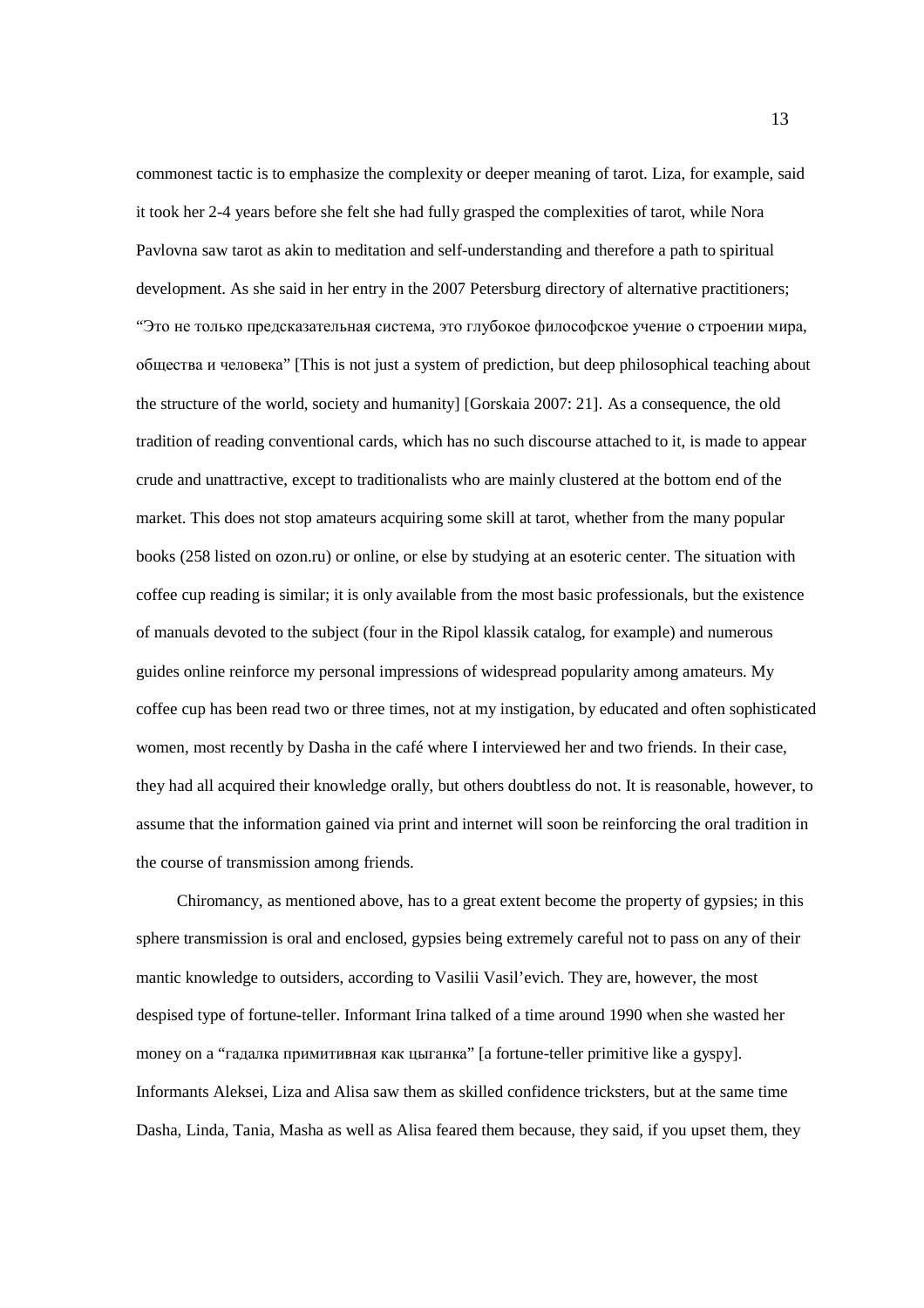may put a curse on you or predict catastrophe, even death. In traditional village life, the sorcerer's links with the "unclean force" evoked terror, something actively encouraged by the sorcerer himself [Shchepanskaia: 2001: 78-80]. If therefore you were brave enough to go to the sorcerer for a prediction or to solve a problem, it was because you believed his magic was particularly strong. The same dynamic operates here; fear of the gypsies' alleged power over people (ability to hypnotize people out of their money) is matched by a sense that they may have genuine psychic powers. This difficult relationship may well assist in the preservation of both their chiromantic practice and their closed oral tradition.

Such is the contempt and fear in which gypsy palm-reading is held that it has probably hindered the re-emergence of chiromancy into the mainstream commercial sphere. Those who practice professionally choose a respectability strategy known from the late eighteenth century in Russia: stressing the scientific nature of what they do. Such was the case with Boris Nikolaevich in Petersburg. When I asked him whether I was destined to become a grandmother, he replied that he was not a *koldun* [sorcerer], and could not tell without looking at my children's hands. His approach was, he said, essentially an empirical one, involving scrutiny of many thousand palms, testing the various interpretive hypotheses in books for himself, and so developing his own skills. The same impulse lies behind the use of the term "chirologist," preferred by some in Russia, as in Western Europe and the US. At the non-professional level, chiromancy features on many websites as well as in books; the internet bookshop ozon.ru lists over a hundred, though many are re-packagings of the same text. In 2005 a popular TV series called *Khiromant* featured a man whose father had been interested in chiromancy, and who himself develops a real predictive skill. Nonetheless, palm-reading is less popular than other forms of divination and character reading, and there are certainly fewer chiromancers/chirologists than astrologers or tarologists.

It may be concluded that, despite the huge popularity of astrology, which owes little to oral tradition, and recent imports like runes and oriental predictive practices, the forms of divination popular among the urban population before 1917 have managed to survive, albeit sometimes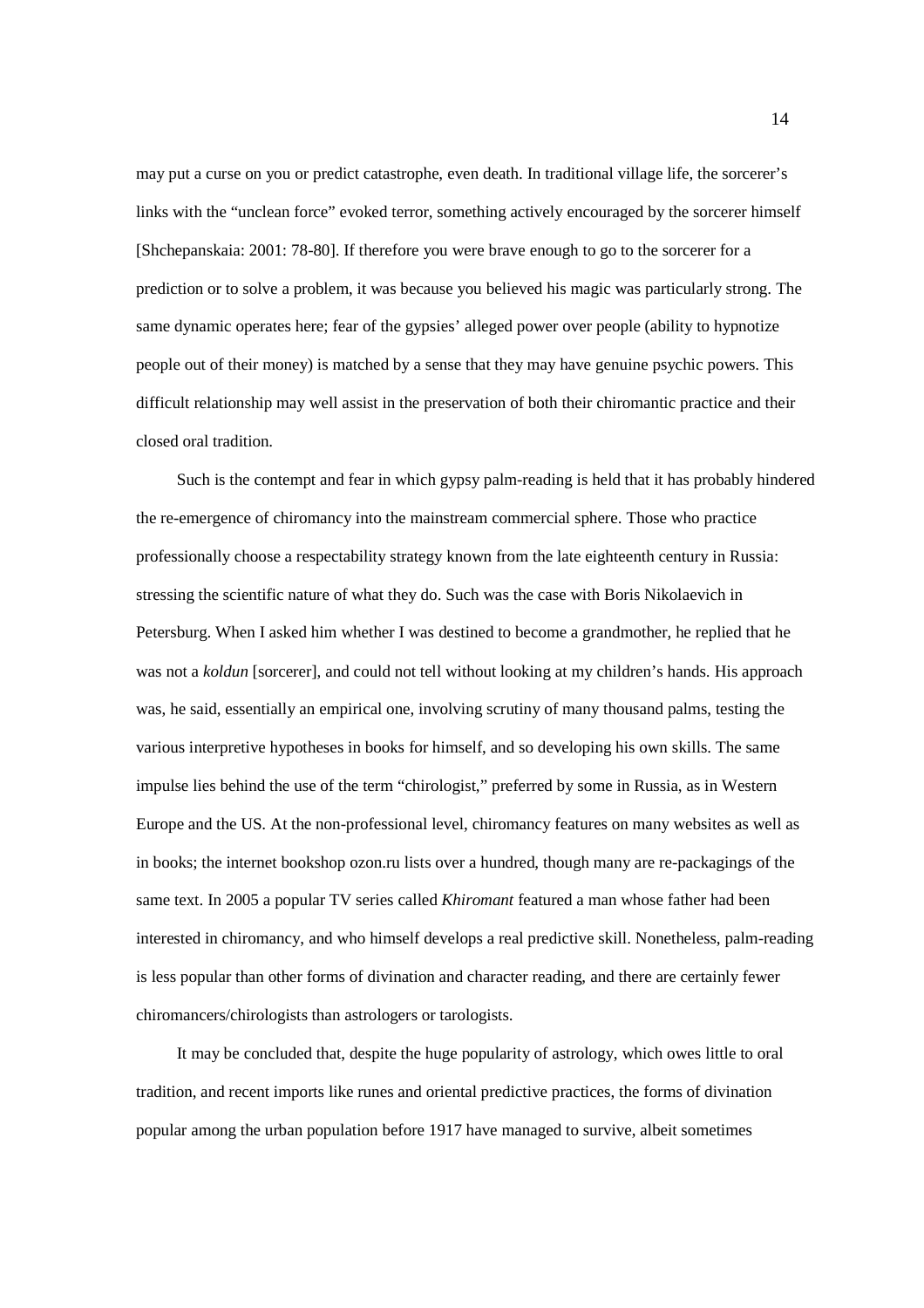transmuted, and sometimes only domestically rather than professionally. In the case of professionals, traditional practice forms the basis on which innovation can take place. The tendency towards increasing complexity reduces the possibility of the more complex mantic skills entering oral currency, but is essential for professionals in protecting markets and bolstering prestige.

\* \* \* \* \*

In Russia today many professionals who offer prediction are primarily or additionally involved in purveying magic services. These are not only popular but highly lucrative, judging by the price lists observed at esoteric centers. Given the access magic specialists have to oriental and New Age esoteric beliefs and practices, it is a surprise to discover the extent to which many draw on Russian tradition. This tradition is rich and varied, but since the nature and range of traditional magic practitioners and their activities in pre-revolutionary Russia have been extensively documented and discussed in English [Ryan 1999; Ivanits 1989: 83-124], they will only be sketched out here. Briefly, the three main categories of magic practitioners in pre-revolutionary Russia were the *ved'ma* [witch], the *koldun* [sorcerer] and the *znakharka* [folk healer], who by the turn of the century was the commonest of the three [Ivanits 1989: 111].(10) The *znakharka*, whose activities mingled folk medicine and magic, was generally regarded as benign [Ivanits 1989: 116], while both witches and sorcerers were feared for their supposed ability to command otherworldly powers, and hence control the natural and human worlds. They were believed to cause harm in various ways, notably by "spoiling" (putting a spell on) crops, animals or people, causing failure, illness and other woes. They could, however, be enlisted for good, perhaps to punish the source of a spoiling, or rid someone or something of a spell cast by another witch or sorcerer. Like folk healers they were consulted for love magic (spells and potions), as well as to find lost property and identify thieves and murderers. In addition, sorcerers had a defined protective role in marriage ceremonies. Since it was thought easy to spoil a marriage, a sorcerer would be invited as an honored guest to ward off potential evil forces [*Slavianskie drevnosti* 1999: 531-2].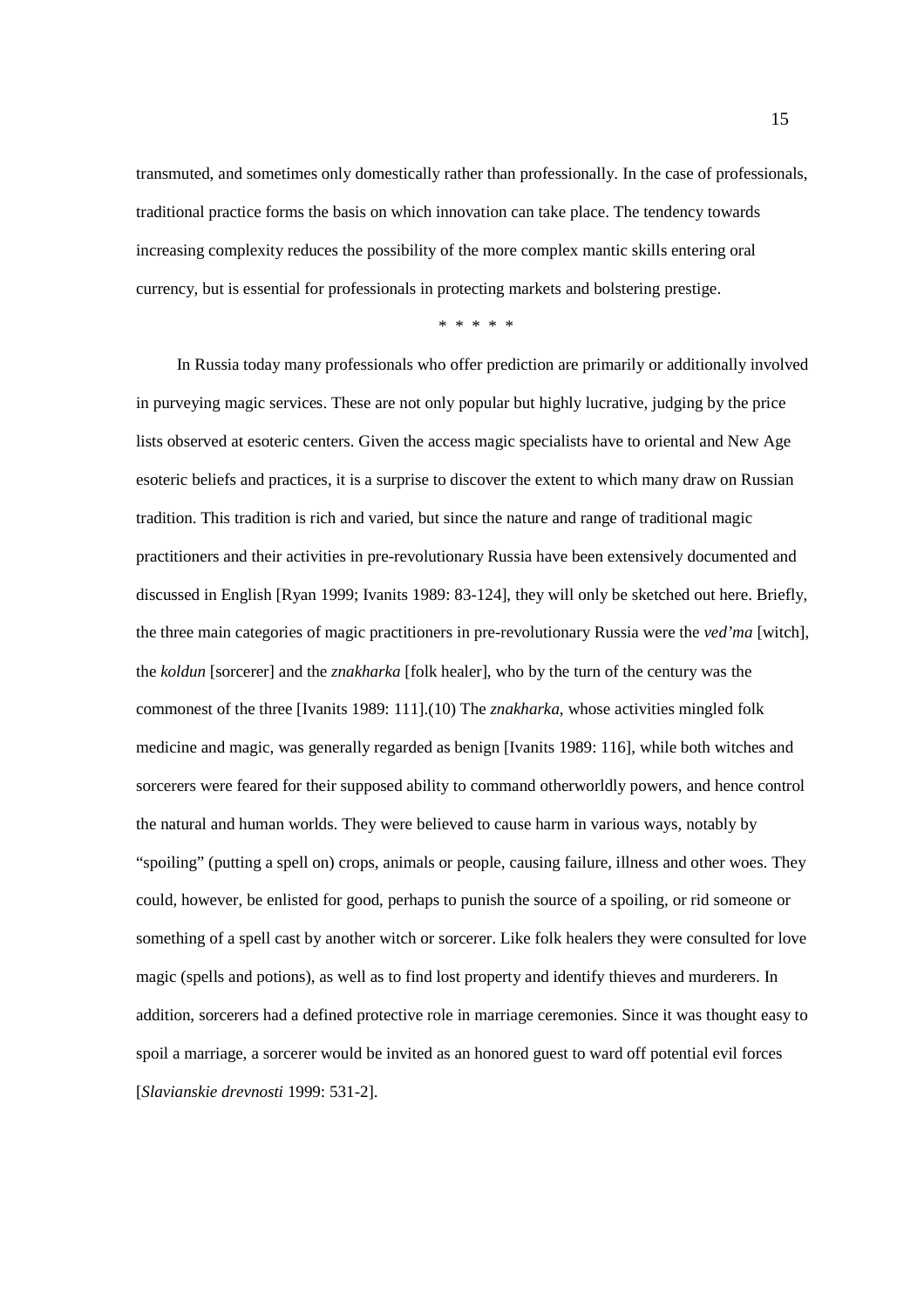Rising literacy, social change and the increased mobility of the last decades of the tsarist regime resulted in some members of the peasantry moving towards a rationalist world view, and it might be assumed that this process would have accelerated dramatically after 1917. However, as A. Trachevskii noted in 1930: "if the official religion of the priests is in decline, then the religiosity of daily life (*bytovaia religiia*) in all its manifestations – belief in omens, spells, house sprites – still has a firm hold on peasant life" [Smith 2007: 91]. In the period before World War II the Soviet government was keener on uprooting religion (an ideological rival) than dealing with everyday "backwardness."(11) What efforts they did make had less impact than the spread of schooling and modern medical facilities and, above all, the brutal dislocation of rural life following collectivization. Though these factors weakened belief in magic, they failed to dispel it. During the war less attention was paid to either religious or magic belief, but towards the end of the 1940s official hostility intensified [Zubkova 1998: 69]. Nonetheless, the context of belief required to maintain the presence of magic practitioners still hung on in the late Soviet period, when, as mentioned above, belief in the supernatural remained strong among the young in provincial Russia; of the school leavers questioned in the Krasnoiarsk region 47% of girls believed in witchcraft, while around 50% of the 900 young specialists at scientific research institutes had some level of belief.

Folk healers survived by being both valued and discreet. For example, Baba Valia, a *znakharka* living in Karelia, began practicing folk healing in the 1940s within her extended family, only beginning to operate more openly in the early 1990s [Il'ina 2007]. Belief in witchcraft still answers a need in rural areas where life is hard, functioning in the traditional way by finding external reasons for problems, very possibly by scapegoating a neighbor [Vlasova 1998:72]. The village *koldun* lost his role as protector of weddings when the traditional folk wedding ritual disappeared [Golovanova 2007], but survived in many regions through the Soviet era as a powerful and frightening figure, though he is today a less common figure than either the folk healer or the witch [Vlasova 1998: 242, 249; Loginov 2000].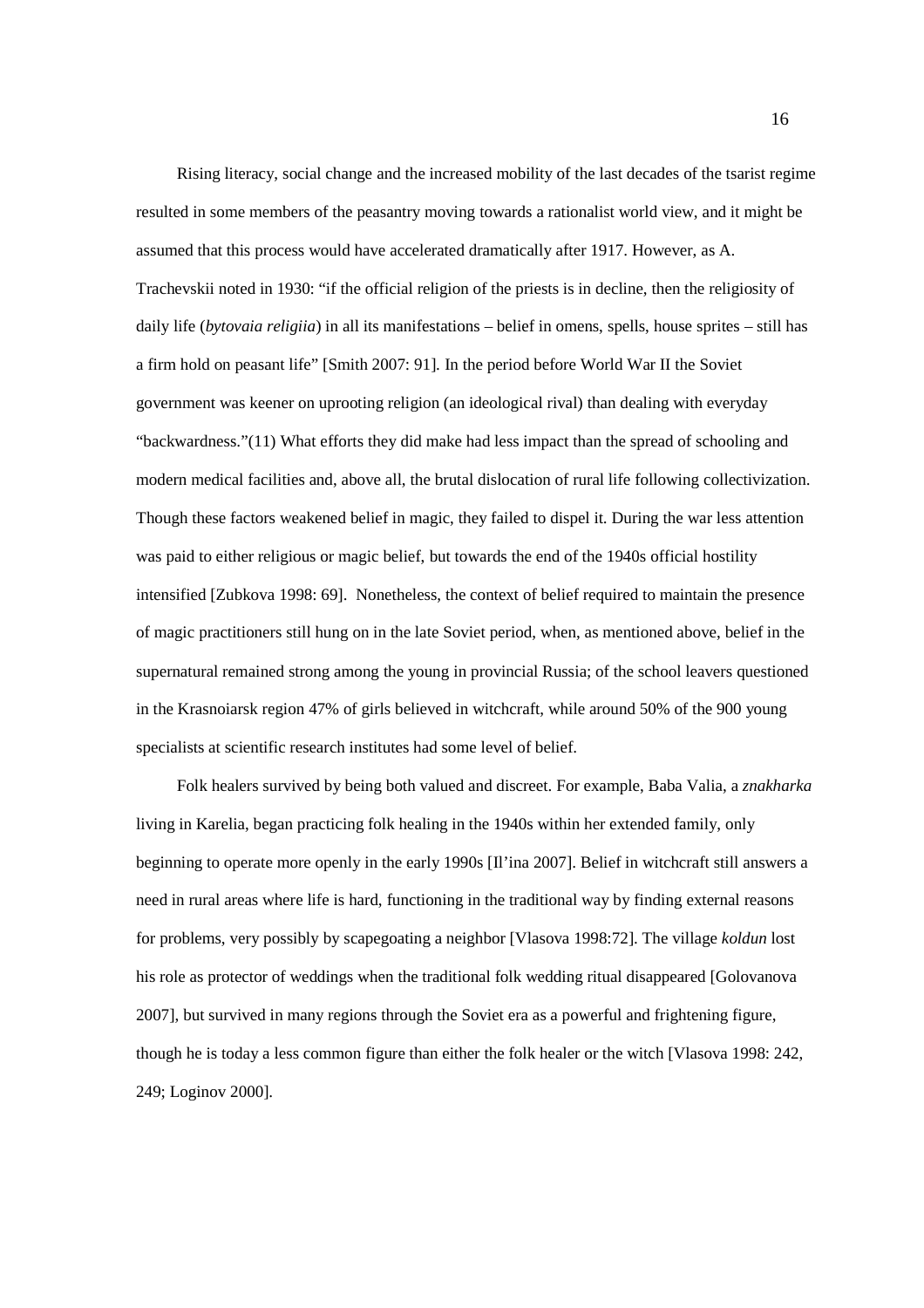Nor were towns an esoteric-free space. Though the Soviet authorities attempted to root out belief in magic, at the same time they themselves stimulated interest in the esoteric through scientific research and officially sanctioned entertainment.(12) Hypnosis and mind-reading, which had been popular from the 1880s, flourished in the circus in the 1920s and again in theaters in the 1940s [Mannherz 2005: 145]. Everyone in the 1920s had heard of Ornal'do and in the post-war period of Wolf Messing, and there were other lesser names. Scientific research into psychic phenomena mainly focused on telekinesis and telepathy, but was banned between the mid-1930s and 1960. Then in the early 1960s the psychologist Leonid Vasil'ev, who had been involved in research of this nature when it was permitted, published a hugely popular book *Внушение на расстоянии* [Mental Suggestion at a Distance] [Vasil'ev 1962]. Another, *Таинственные явления человеческой психики* [The Mysterious Phenomena of the Human Psyche], while seeking to demolish belief in the paranormal by offering scientific explanations of diverse psychological phenomena such as dreams and extrasensory perception, inevitably served to intrigue and excite [Vasil'ev 1962, 1963]. For many, science and magic were intertwined. Thus in the 1982-3 Krasnoiarsk surveys of superstition, the highest percentages of believers were for those who gave credence to telepathy and clairvoyance; indeed this was the only category, apart from belief in UFOs, where boys were as likely to believe as girls [Nemirovskii Manuil'skii 1987: 71-73]. It is likely that, generally speaking, boys, who are consistently shown to be less interested in traditional esoteric beliefs, found officially sanctioned scientific research into telepathy fascinating and socially acceptable, while among the girls a fair proportion were in tune with the traditional world of the individual with clairvoyant abilities, and were doubtless the same people who also believed in omens and prophetic dreams.

Apart from magic healers, contemporary magic practitioners include specialists claiming psychic abilities of various kinds and dealing with a range of non-medical problems. The terms they use to describe themselves reflect a concern to either align themselves with, or distance themselves from, traditional magic. The first category consists of those who call themselves *mag* [magus], a term that existed in tsarist Russia but was not widely used, *spetsialist*, which has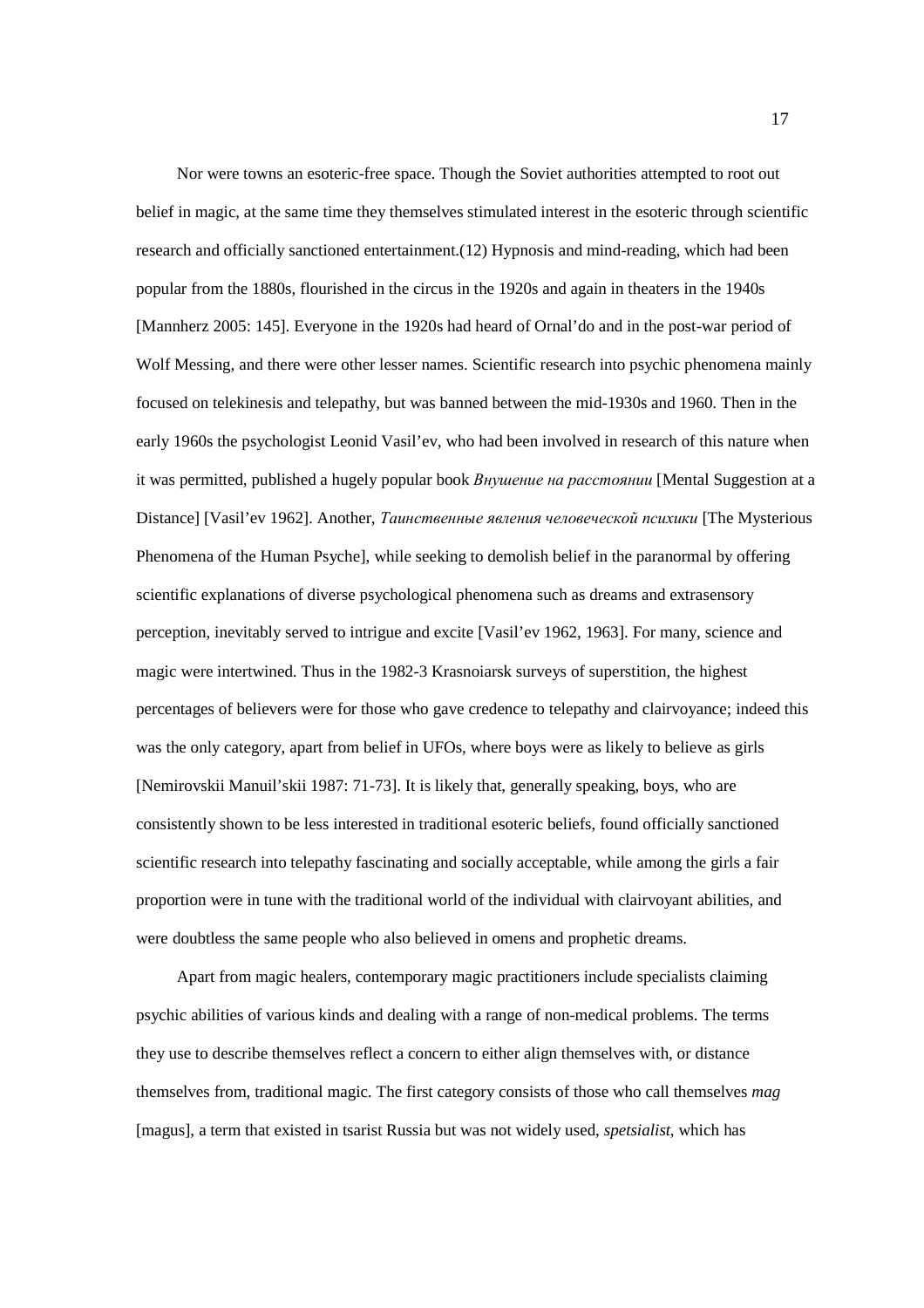connotations of technical expertise, *magister* (which can be said to link the ideas of magic and expertise, even if through false etymology) or *master*. All indicate a desire to imply esoteric sophistication and learning by avoiding close association with "primitive" village magic, and in particular the harmful black magic of the rural sorcerer or witch. The alternative is the *koldun* (or its feminine form *koldun'ia*) [sorcerer], which derives directly from the native esoteric tradition, and is a stigmatized term, but one that can evoke fear. It is little used by those who work in esoteric centers, but features on the internet, where black magic is more evident. Occasionally it appears in the classified ads in free newspapers. Variants are *vedun/vedun'ia* (lit. the knowing one, m. or f.), *baba* or *babushka*, village woman or granny, and, more rarely, *ved'ma* [witch], all of which have folk connections. There is one other term that comes from literate culture in the nineteenth century but indicates a rejection of occult learning for a reliance on intuitive and psychic powers without suggesting folk occultism: *iasnovidiashchii*/*aia*, literally meaning clairvoyant but essentially equivalent to the "psychic" of the English-speaking world. It seems to be used more by women than men.

The way magic specialists describe themselves is designed to appeal to their targeted clientèle, rather than, in the majority of cases, express any genuine connection with traditional rural magic. One aspect concerns claims about the manner in which they have acquired their skills. In Russian folk belief the means of acquiring occult knowledge for a sorcerer was via inheritance or a pact with the devil and occasionally was acquired unwittingly or unwillingly. For the *znakharka* it was inheritance or, more specifically, transference, usually from an elderly relative [Ivanits 1989: 95-97; Dobrovol'skaia 2001: 97-98]. At times the idea of powers inherent at birth is made more explicit, if only symbolically, for example in the notion that witches and sometimes sorcerers are born with tails. There is understandably far less emphasis on learning, though a type of sorcerer known as a *chernoknizhnik* [lit. "black bookman"] was believed to own books of magic [*Slavianskie drevnosti* 1999: 528]. Today, "inherited" is a valued epithet, especially among those who emphasize links with tradition through their selection of title, *koldun,*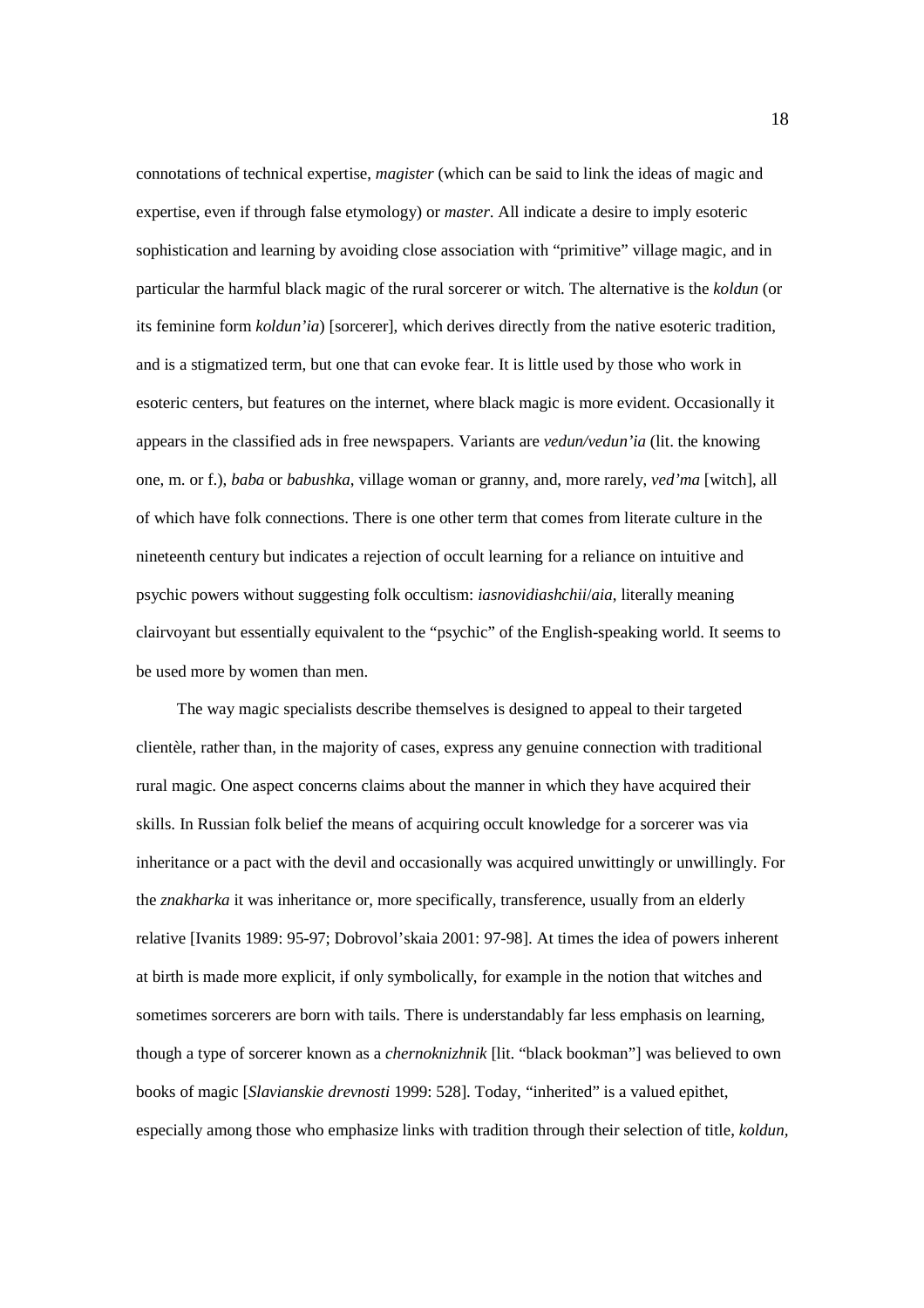*vedun* and so on. They frequently describe themselves as *potomstvennyi* [hereditary], as, for example, do Gennadii Stepanovich Ponomarenko  $3<sup>rd</sup>$  generation) or hereditary sorcerers A'lbert Astaf'evich Lider ( $13<sup>th</sup>$  generation) and Koldun Fad on their respective websites [Lider; Fad].(13) However, *potomstvennyi* is such a powerful asset that it may also be employed by a *mag, magister* or *spetsialist*.

As this example reveals, the dividing line between the (allegedly) traditional *koldun* and the magic specialist who avoids links with tradition is fuzzy. The wide area in which professionals define themselves is best demonstrated by looking more closely at what informants said about themselves and their work. Magic specialists, especially *kolduny* are leery of giving interviews, and I had in any case targeted those who predicted the future. Nonetheless, we did manage to talk to two, a female *mag* and a male *spetsialist*, both of whom were well educated and aware of how to present their activities to us. We also learnt about a *iasnovidiashchaia* called Marina.

Information about *iasnovidiashchaia* Marina came not direct, but from her enthusiastic client, Larisa. It was less detailed but nonetheless revealing. In 2006 Marina charged 700 rubles per visit, a modest sum, perhaps partly a function of her location far from the center of Petersburg. According to Larisa, she possesses a psychic gift which allows her to acquire information from the cosmos - not a traditional form of discourse. However, Marina does not provide the common service of regaining the affections of a spouse by pronouncing a magic charm [*privorot*], but rather views her gift as a specific form of psychotherapy [*инструмент определенного типа психотерапии*]. At first sight Marina's practice seems to have no real connection to tradition, except in general terms with the psychics of the Soviet period. Neither her discourse, nor her services seem traditional, and we had no information about the rituals she employs. However, Larisa then recounted an interesting story. The mother of one of her friends, Lena, had seen Marina, who immediately diagnosed cancer (a characteristic psychic achievement). Numerous hospital tests revealed nothing, but eventually the clairvoyant was proved right. After a longish period of treatment, Lena's mother died. Marina had predicted that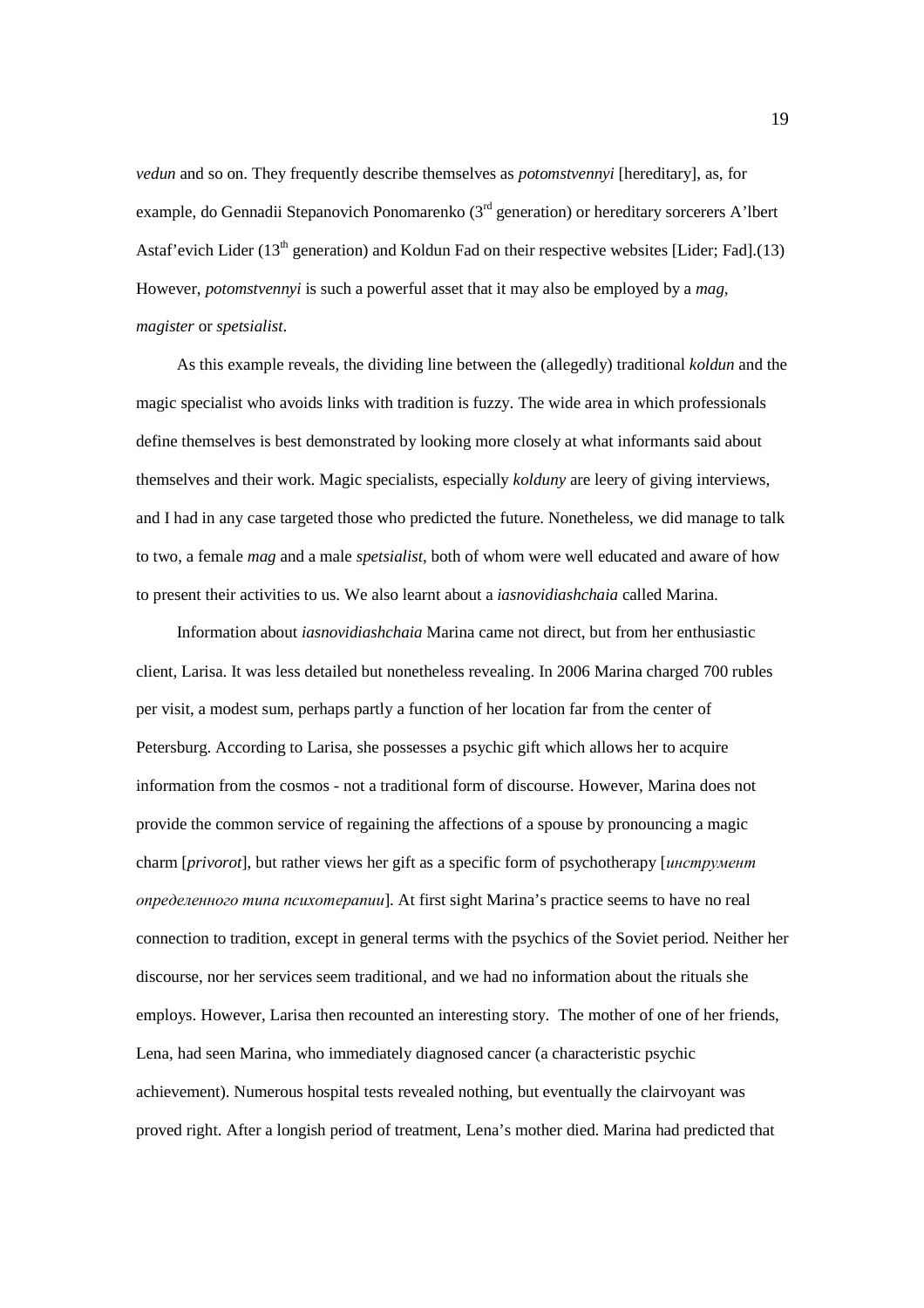during her illness she would "vampirize" her daughter, i.e. suck out all her strength. And so it turned out. "мать был таким человеком, который был энергетическим вампиром" [the mother was the sort of person who is an energy vampire]. Lena's mother had become very difficult and Lena was doubtless under a great deal of strain. Hardly surprising then that she should feel enervated, but all three women interpret this in traditional folk terms expressed in contemporary terminology. In Russian oral tradition the commonest form of such a tale refers to a revenant, usually a dead husband but sometimes a devil or a dragon in the form of the husband who returns at night to visit the widow, causing her to fade away [Baiburin 2001: 98-99]. It was a conventional way of explaining grief and distress that had impacted physically. Here the terminology is not traditional; the word "*vampir"* is not a Russian term, stemming instead from Bram Stoker and the vampire industry. It became well-known in the 1990s when Western texts about magic and the supernatural flooded into Russia. The situation is also slightly different, in that it is a sick mother, not a revenant spouse who is the "vampire", but it fits with the folk belief that internal problems are caused from outside, and that physical decline may be caused by one family member sucking the life out of another. "*Energeticheskii vampirism*" came to be seen in the 1990s as a real problem affecting many people [Astrogor; Kandyba]. As the memorate reveals, there are those who still believe in the phenomenon.

Nadezhda Pavlovna, director of Oracle, The Academy of Irrational Psychology, who gave us a lengthy interview, strongly emphasized heredity even though she calls herself *mag*. She came from a Buriat family with a tradition of shamanism reaching back five generations. Her daughter now worked with her, and she noted that her own granddaughter had very obviously inherited the family gift; at the age of five she was able to say what was inside a Kinder Surprise and get it right every time. Nadezhda Pavlovna's primary qualifications were in chemistry, but she had subsequently studied psychology in order to reinforce her natural psychic skills. Nonetheless, the vocabulary she used to describe what she did came from occult teaching. Magic for her was a kind of religion, she said, because all religions rely on influencing the personality. There were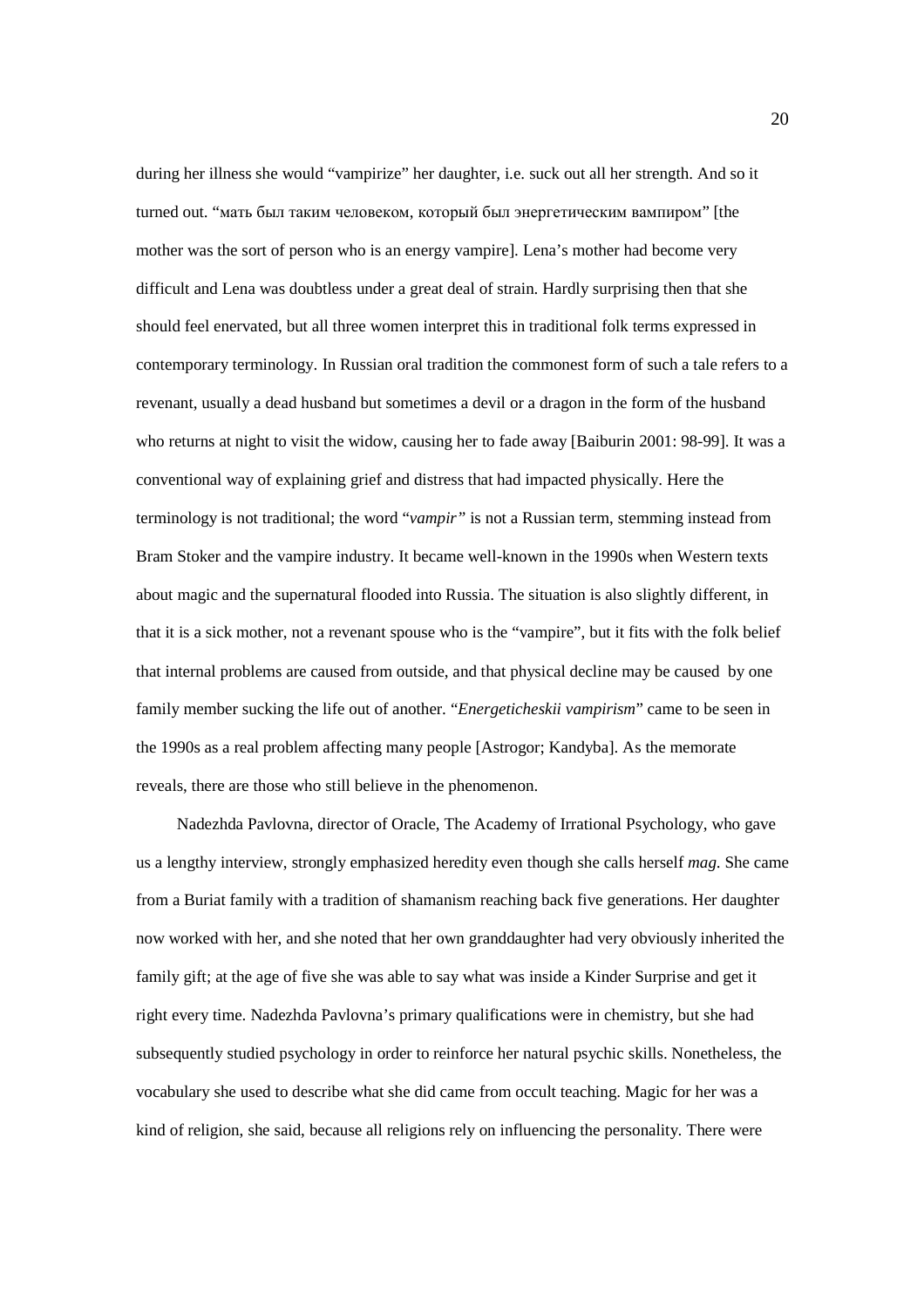different psycho-techniques which could reach information from the unconscious, and could be used to influence the personality of clients. She herself possessed a "гибкая психика способnа к адаптации… дело в том, что когда идет считывание информации, то нужно себя погрузить в ноль сознание" [flexible psyche capable of adaptation… the thing is that when information is being acquired, you have to plunge yourself down to nil consciousness], that is, into an altered state of consciousness. She saw no conflict between her gift and her training in psychology; both used dialogue, questioning and possibly a computer, though she personally was able to acquire information from clients solely through her own psychic abilities. Then, having perceived the nature of the client and the problem, her aim was *korrektsiia sud'by* [correction of someone's fate] by helping the client change his or her attitudes, thereby solving a problem or difficult situation - in other words a form of psychotherapy. When problems were very deep-seated, change could not be effected in one session, so normally the client who wanted his/her spouse to come home made a return visit after six weeks, and then further visits for up to six months, depending on progress on the home front. Although she was keen to deemphasize magic, she admitted that she used ritual and tarot as a means of working with clients, though tarot for her was a diagnostic not a predictive tool. Thus far there is nothing traditional in her discourse, and indeed, since oral tradition did not possess a language for describing occult powers, none would be expected. Her practice can be said to approximate the folk healer's only in the most general terms: both use questions, intuition and rituals. If Nadezhda Pavlovna has a link with esoteric tradition, it is more with the psychics of Soviet entertainment and research than with the shamanism of her Buriat family background.

However, when she began talking about the services she offered, a folk element emerged. According to her regular ads in early 2006 in the free Petersburg newspaper *Tsentrplius*, Nadezhda Pavlovna offers a number of services including the return of loved ones without any harm to the client; a ritual designed to attract a fiance (e); defense against sorcery and removal of any kind of negative, as well as the resolution of family, marital, financial, business, and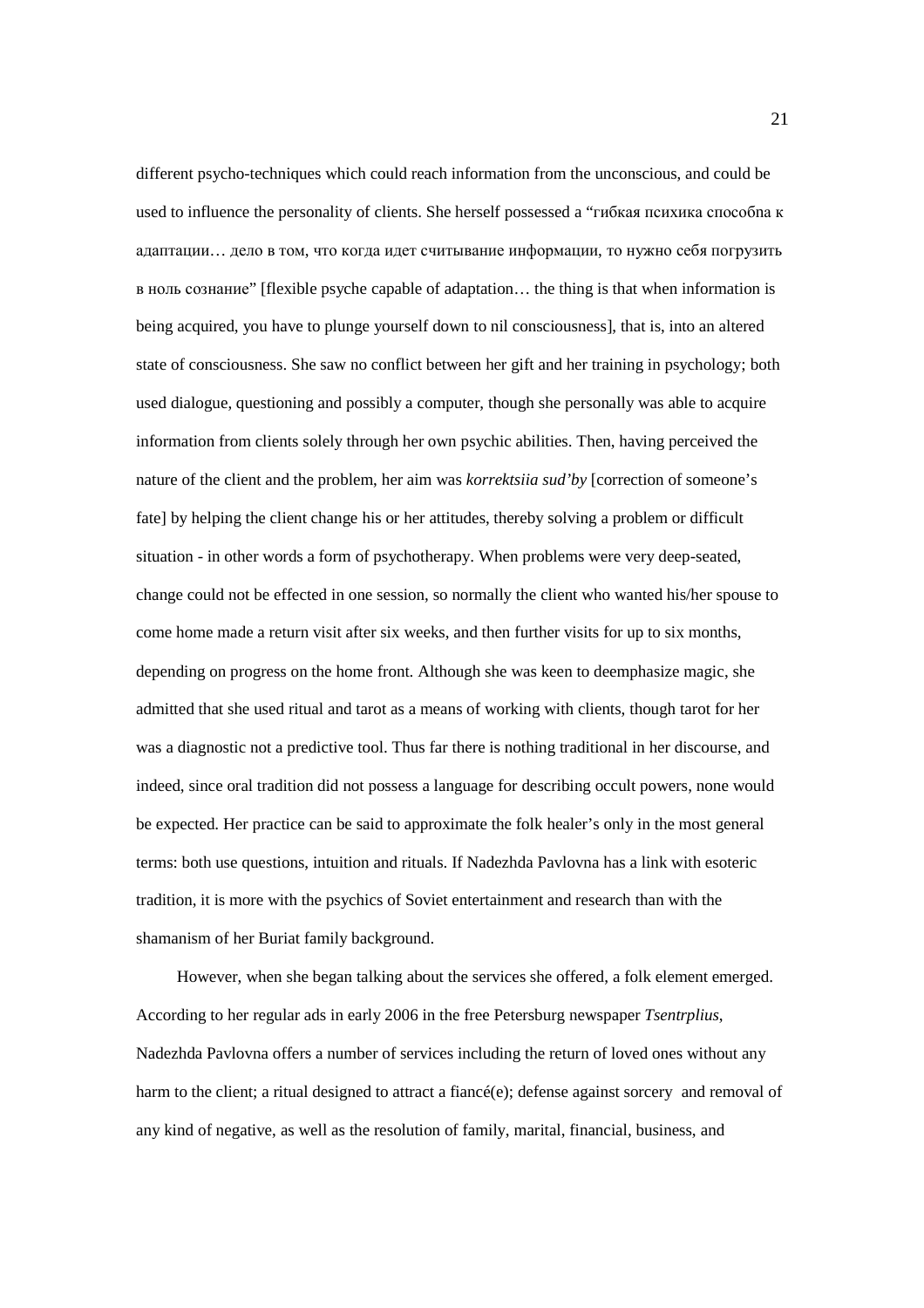accommodation problems. She said she mainly did what she called *privorotnye deistviia* [actions to turn someone's affections], which in this case usually meant persuading a spouse to return to the marital home. Love magic, especially *privorot*, was an important aspect of village magic [Ivanits 1989: 113]. However, in both advertisements and interview Nadezhda Pavlovna emphasized that she was not offering the conventional magic charm and ritual of *privorot*, but help for individuals in understanding their own emotional problems, so that they can then change their own fate by altering their perceptions and behavior – an approach very similar to clairvoyant Marina's. This person-centered approach is far removed from the traditional worldview that by externalizing problems allows for the removal by magical means of alien elements. In fact, Nadezhda Pavlovna's advertisement exhorts readers not to use magic *privorot,* which may impact on health and wellbeing and is condemned by the Church, but to choose her *bezgreshnyi* [without sin] method. Nadezhda Pavlovna's connections with folk tradition were therefore limited to her stress on hereditary powers and the services she offered which were tailored to fit clients' expectations, and owed little to her family involvement in shamanism.

Almost the first thing Vasilii Vasil'evich said in the interview was: "*zanimaius' okkul'tizmom*" [I am engaged in occultism]. However, he played down links with heredity or traditional magic even more insistently than Nadezhda Pavlovna, and this explained his choice of the title *spetsialist* rather than *mag* or *koldun*. Though his mother had told fortunes, he had only become interested in the occult in the early 1990s, when he was intrigued by the distance healing and psychic abilities of Kashpirovskii and Chumak. Despite his mother's view of her skill as a gift, he suggested that it came partly from her natural sociability and empathy, which made her perceptive. He saw no real dividing line between magic and psychology, arguing that anyone seriously interested in occultism must be thoroughly versed in psychology in order to be able to distinguish psychological from occult effects. Like Nadezhda Pavlovna he had studied for a higher degree in psychology in order to "*объективно оценить… узнать что официальная*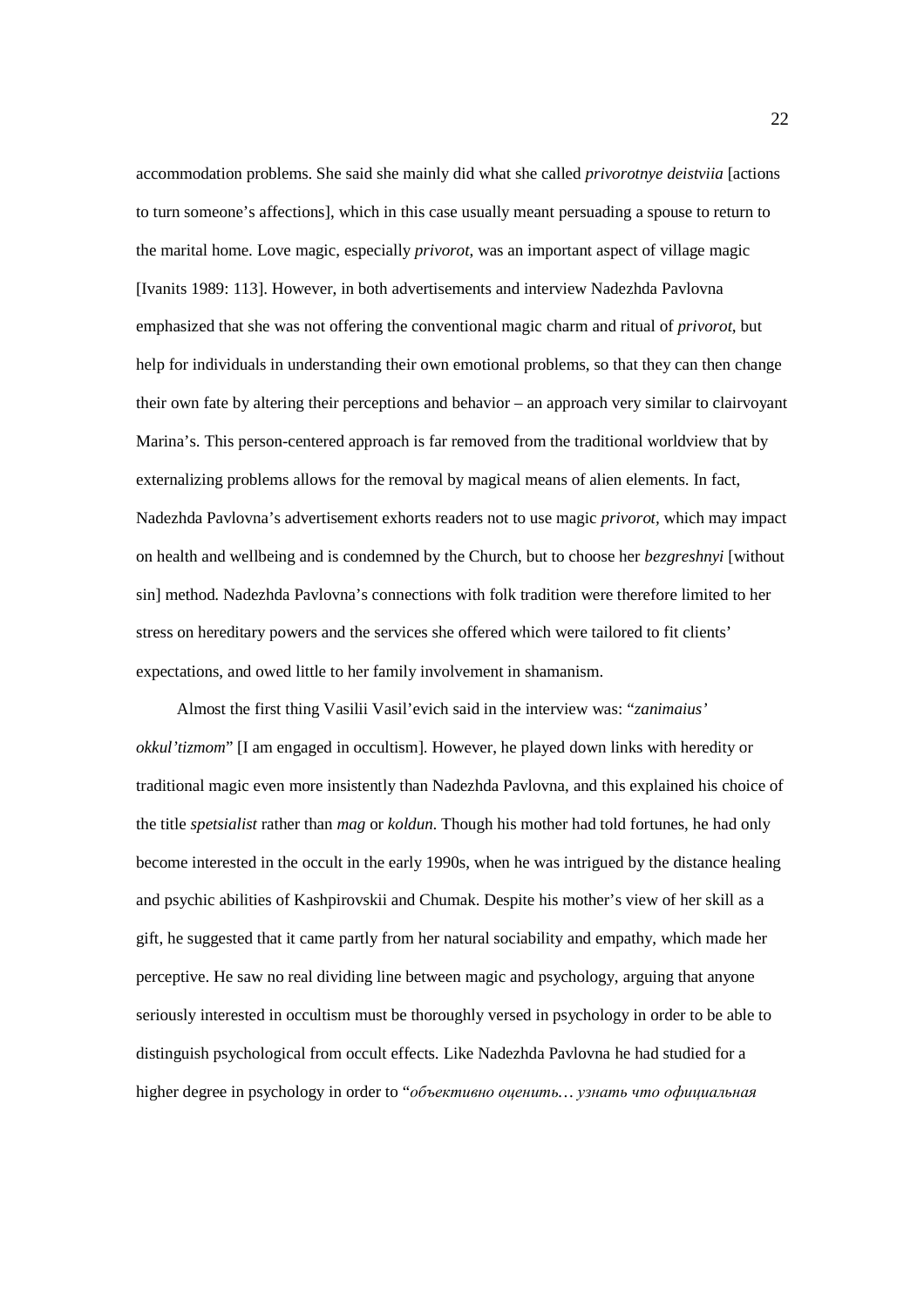*наука об этом пишет*" [evaluate it objectively …see what official science had to say about all this], and he is continuing to deepen his knowledge.

Vasilii Vasil'evich, who has lectured in psychology, thus operates on the borderline between psychotherapy and parapsychology, illustrated best when he said that if clients need medical psychiatric help he sent them to a medically trained psychiatrist, and if they clearly needed psychological help, he did not tell their fortunes or perform any rituals, but treated them in his capacity of psychologist. As he said, sometimes this involved a small deception involving psychosomatic techniques:

Если кто-то решил что у него сглаз или порча.., и он убежден на сто процентов что это так, и ему ничто не поможет кроме так снять у него этого колдовства, тут бесполезно говорить <<тебе необходимо … другая помощь.>> Бесполезно. Послушает и пойдет к другому специалисту, который все равно снимает эту порчу… А для отхода сглаза можно снять порчу. Провести ритуал, просто формально, без реальных каких-то действий. Тогда человек успокаивается … и дальше выполняется нужная работа …Главная задача, чтобы человеку стало хорошо… [If someone has decided the evil eye or spoiling has been put upon him, and he's 100% convinced of it, and that nothing will help other than having the curse removed, it's useless telling him: "you need a different kind of help." He listens, and then goes off to another specialist, who will remove the spoiling… For the evil eye to go away you can remove the spoiling, perform a ritual, just formally, without any real effects. Then the person calms down… and the necessary treatment can begin. The main aim is that he should get better] The occult tradition to which Vasilii Vasil'evich belongs is not a rural one, but rather stems from urban occultism of the late tsarist era - his magic knowledge is drawn from the writings of the

famous French occultist and physician Papus (1865-1916).

Though both these magic specialists played down the role of folk tradition in their work, the majority, not least those calling themselves *koldun*, are happy to advertize a range of traditional services, even when they claim to take their knowledge from non-Russian esoteric beliefs such as voodoo or New Age [e.g. Shango, Zinaida]. Not all village magic and fortunetelling has made a direct transition; obviously, beliefs and procedures relating to the economic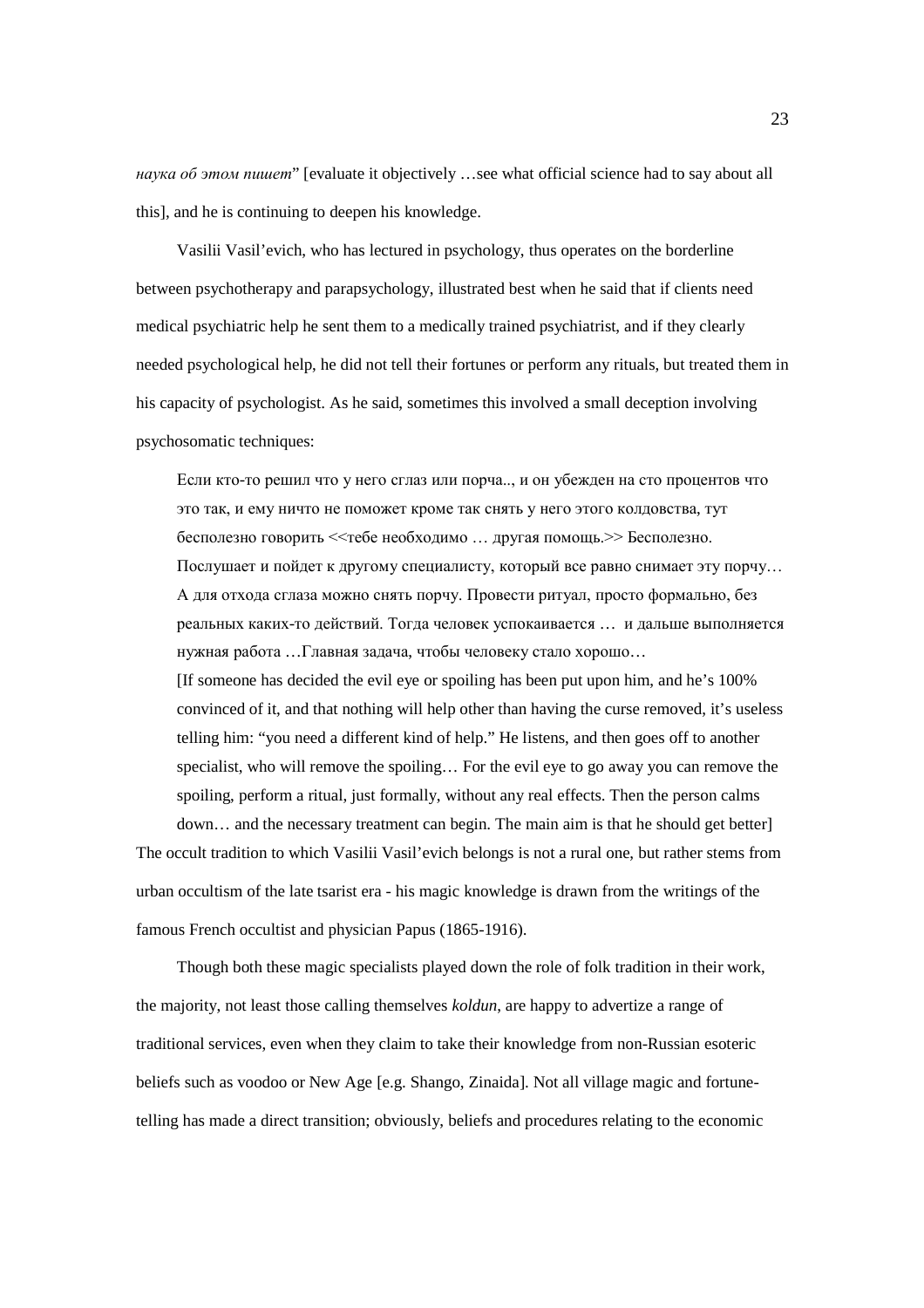sphere of life - potential or actual agricultural disasters such as drought, crop failure, animal disease or cows going dry - have little place in an urban setting. The impulse towards magical help or useful prediction in that sphere does, however, survive in the competitive and often cruel economic circumstances of Russia today, now taking the form of business astrology, prediction and magic. These are widely advertised services which usually involve drawing up an astrological chart, laying out the cards or conducting a ritual to predict or ensure business or work success. More specifically, as Galina explained, they might help to select personnel, find out if it is a good time to open your premises or go on a business trip. By contrast, since matters of the heart and concerns over family welfare are eternal, it is services dealing with problems of this nature that have transferred most easily and with the least adaptation into the modern world. For example, Koldun Mstislav's website typically advertises return to the bosom of the family, *privorot* and the opposite, *otvorot* (making someone fall out of love), rituals to bring two hearts together and join two fates (usually known as removing the "crown of spinster/bachelor-hood") [Мstislav]. Another highly traditional group of services are those that Koldun Mstislav describes in nontraditional terms as *izbavlenie ot negativnykh programm* [escape from negative programming], modern-speak for the removal of any kind of sorcery [*sniatie liubogo koldovstva*]: *porcha* [spoiling], *sglaz* [evil eye], *rodovoe prokliatie* [family curse]. The follow-up to negation of the curse is protection against sorcery, which is also frequently offered.

All these, whatever the language employed, are traditional, and in the pre-Revolutionary village along with healing formed a large part of the work of folk healers and sorcerers [*Slavianske drevnosti* 1999: 348]. Rather more surprising at first sight, given the existence of a modern police force, is the survival of criminal investigation techniques (uncovering thieves or murderers). It may reflect, perhaps, a lack of confidence in the detective powers of the police, but also that certain losses that matter a great deal to individuals are not taken very seriously by the police. In 2006, in a free Petersburg newspaper the karmic specialist Svetlana was offering to find people, cars, thieves or valuables [*Tsentrplius* 2006]. Clearly the targets of detection have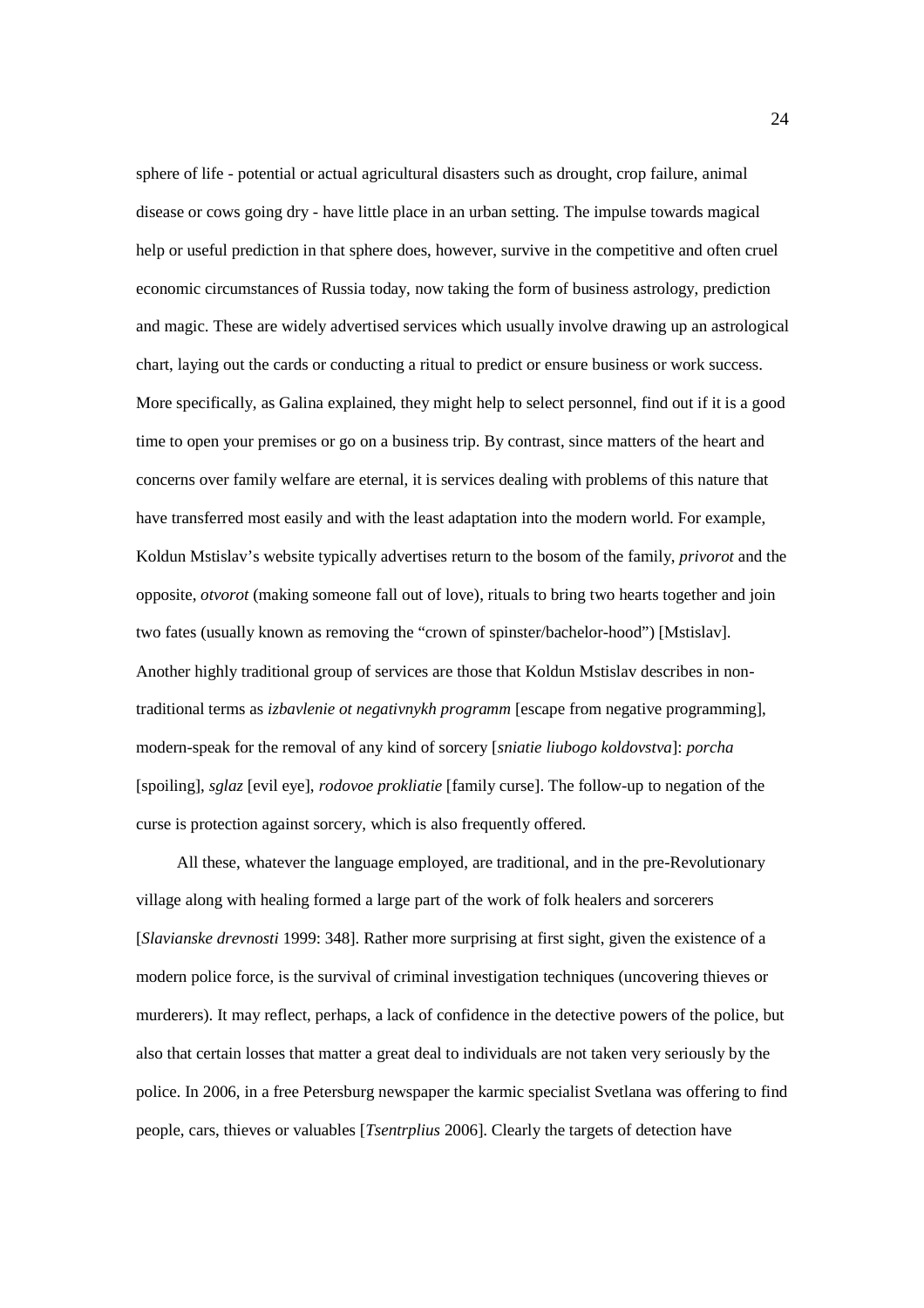changed; murderers are left to the police, and now attention is less on the perpetrator than the stolen or lost items. The reference to lost people refers mainly to the disappearance of husbands, and the client may not only want to know where he is but also order a love spell to bring him back. Methods too have changed. In the village the methods were very varied [Dobrovol'skaia 2001:103; Ryan 1999:111-2; Ivanits 1989: 116-8], while nowadays the method depends on the specific esoteric skill of the professional: Galina recounted how she had drawn up a special astrological chart in order to discover the whereabouts of lost keys.

The circumstances of life today have increased demand for some traditional services. One such is the offer to solve addiction to alcohol and gambling, usually described as "*заговоры от пьянства и азартных игр*" [charms against drunkenness and gambling] and indeed any other kind of addiction. There is a parallel here with the visits of thousands of pilgrims to the famous miracle working icon of the "Never-Draining Cup" in expectation of a cure for their own or their loved ones' drink problem [Weichert 2003: 27-30]. For addiction and any other problem relating to family and loved ones, the tradition has emerged of presenting a photograph of the afflicted person to the esoteric specialist, so that magic rituals can be effective even though the person concerned is not present. The clairvoyant Marina, the tarot specialist Natal'ia, and the *mag* Nadezhda Pavlovna all expected this, and, unsurprisingly, web-based esoteric specialists make widespread use of this method. Other services are new responses to a changing society, such as rituals to make you more attractive to the opposite sex, an expression of the modern belief in the right to happiness.

Contemporary magic specialists, whatever they call themselves, all stress their desire to help people with their problems. The professionals we interviewed, all of whom seemed entirely sincere emphasized this point strongly. They acknowledged the existence of charlatans, who were, naturally enough, not them. This not to say that black magic is not on offer, even if few sorcerers openly offer black magic services like Mikhail Gor [Gor], who describes himself as the "silneishii koldun Rossii" [the most powerful sorcerer in Russia]. Those that do are mainly on the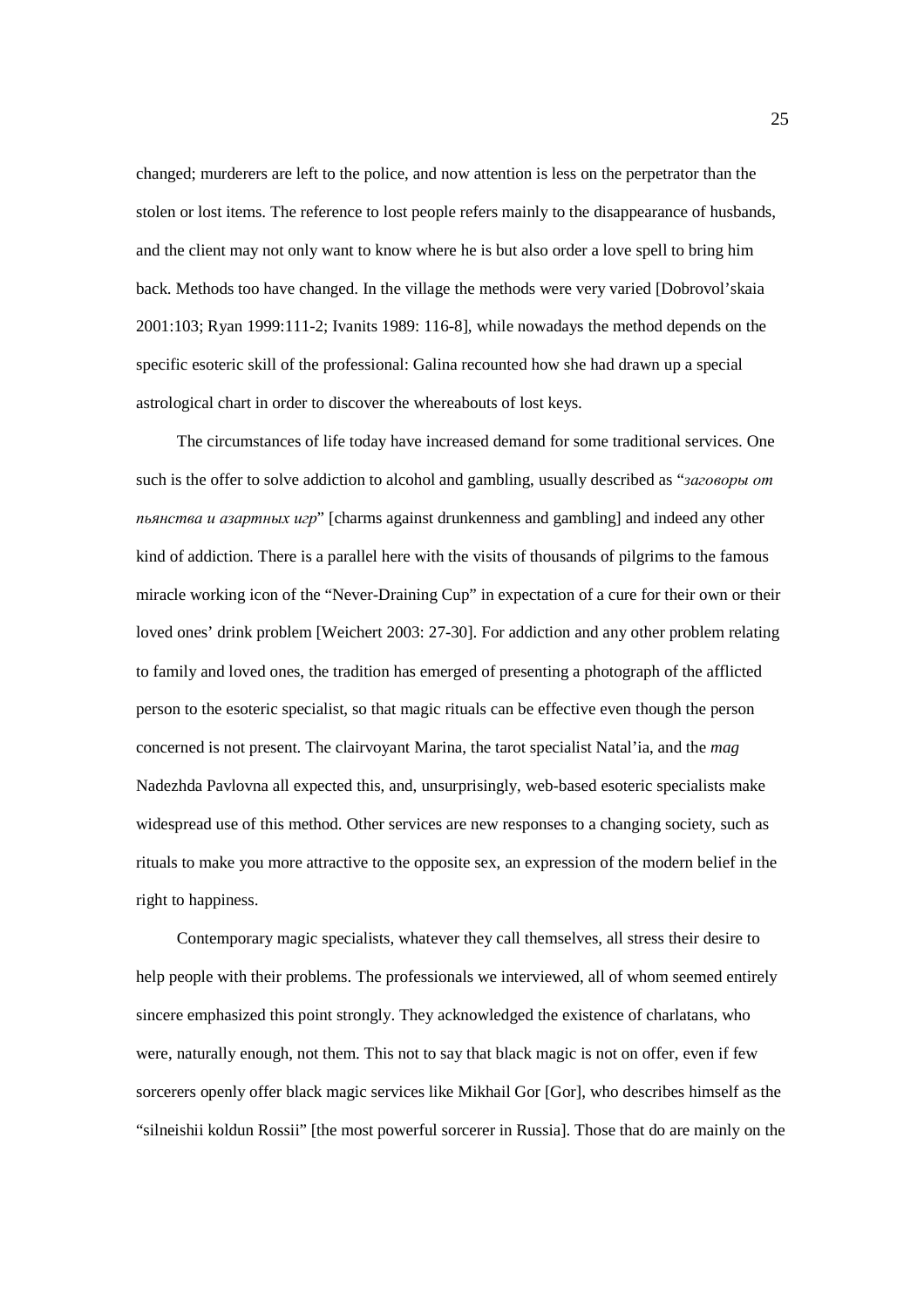web, which being poorly regulated, allows them to post material designed to scare [e.g. Shango; Amanar]. Mag Tamerlan, for example, makes no bones about being a black magic specialist, and therefore more powerful [Tamerlan], while Koldun Mstislav at the end of his list of services mentions situations when revenge is necessary: "устранение опасных объектов, обряды магической агрессии" [the removal of dangerous objects and rituals of magical aggression] [Mstislav]. After all, those who visit a magic specialist believing the evil eye is upon them, or consider that family problems are the result of the malign intentions of an individual, known or unknown, believe in black magic. What is black magic for the mistress to whom a husband has fled is white magic for the wife who wants him back. Nadezhda Pavlovna seemed to recognise this when she said that it was ridiculous to suggest there was black and white magic. Magic was either present or it was not.

It should not be imagined that the procedures performed by magic specialists are traditional. Despite assertions about their hereditary calling, sorcerers generally do not claim that they offer traditional Russian magic rituals. This may be because there are few standard rituals for non-medical problems, and it would be unwise to risk exposure as a fraud by a client familiar with her local tradition. Indeed magic specialists face serious difficulties in creating client confidence and trust. In 2005 the reputable opinion poll organisation FOM (Fond Obshchestvennoe mnenie) conducted a poll into the market for occult services in Russia. 50% of women polled and 32% of men thought magic could affect your health or fate, but Kertman pointed out that actual figures were higher because many people did not view village magic (mainly healing) as magical. 67% of those who were believers and 75% of non-believers thought that most commercial magic specialists were charlatans. Furthermore, the activities of professionals were set against what were seen as the much more trustworthy and genuine traditional rural magic specialists. In case of need you looked "в основном в деревнях где еще сохранились старые традиции" [basically in villages where old traditions survive] [Kertman 2006: 73]. If this was not possible, you followed personal recommendation "только не по газете, не по объявлению" [only not from the newspaper, not from an ad] [Kertman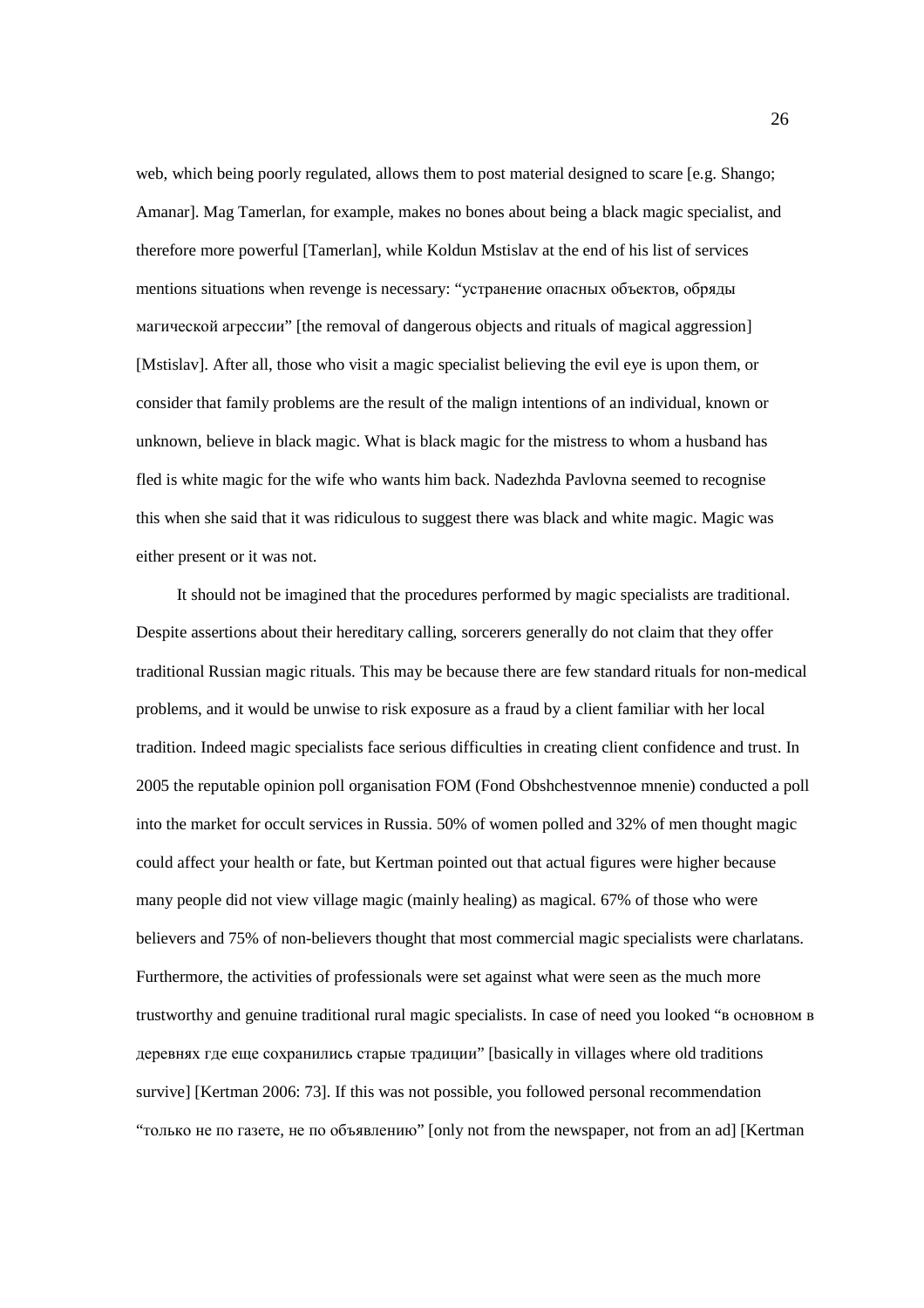2006: 73]. Asserting a relationship with traditional magic, genuine or not, thus becomes part of a marketing strategy on the part of commercial specialists to increase trust and attract clients.

What is most important here it that it is the clients rather than the practitioners who retain a traditional magical world view. Since contemporary urban magic specialists must adapt their offerings to fit the market, the choice of offerings is primarily determined by the customer. As a consequence, the range of services is highly traditional, but not generally discourse, approach or even ritual. And naturally, the more professionals present their services in traditional manner, the more their clients, who tend to be poor, young and/or less well educated [Kertman 2006:54], will continue to conceive of life's difficulties in the old ways.

Traditional attitudes are a factor in the question of remuneration of fortune tellers and magic specialists alike. According to folk tradition, paying a folk healer or other occult specialist would nullify the cure, charm or prediction and even might have direr consequences, but gifts were given and expected [Wigzell 1998: 127]. Naturally, in the Soviet period it was illegal to earn money from esoteric services, and many informants emphasized that they did not charge. For example, Nadezhda Pavlovna said she was well known in her factory for her psychic skills, but, because she did not take money, the authorities left her alone. In the post-Soviet period the view that direct payment to an esoteric specialist is to be avoided remains strong. In the FOM survey of 2005, one focus group participant referred to the belief that if you paid a *znakharka*, nothing would work out and her gift would vanish. Another said:

И они никогда, я знаю, в очень редких случаях берут денежку, и вот только продуктами вот, какими-то услугами…

[And they never, well only in rare instances do they accept money, but only food or some favours] [Kertman 2006: 74].

The focus group in Voronezh were scathing about commercial magic specialists, seeing them as fraudsters:

2nd Female Participant: Это просто бизнесмены [They're just businessmen]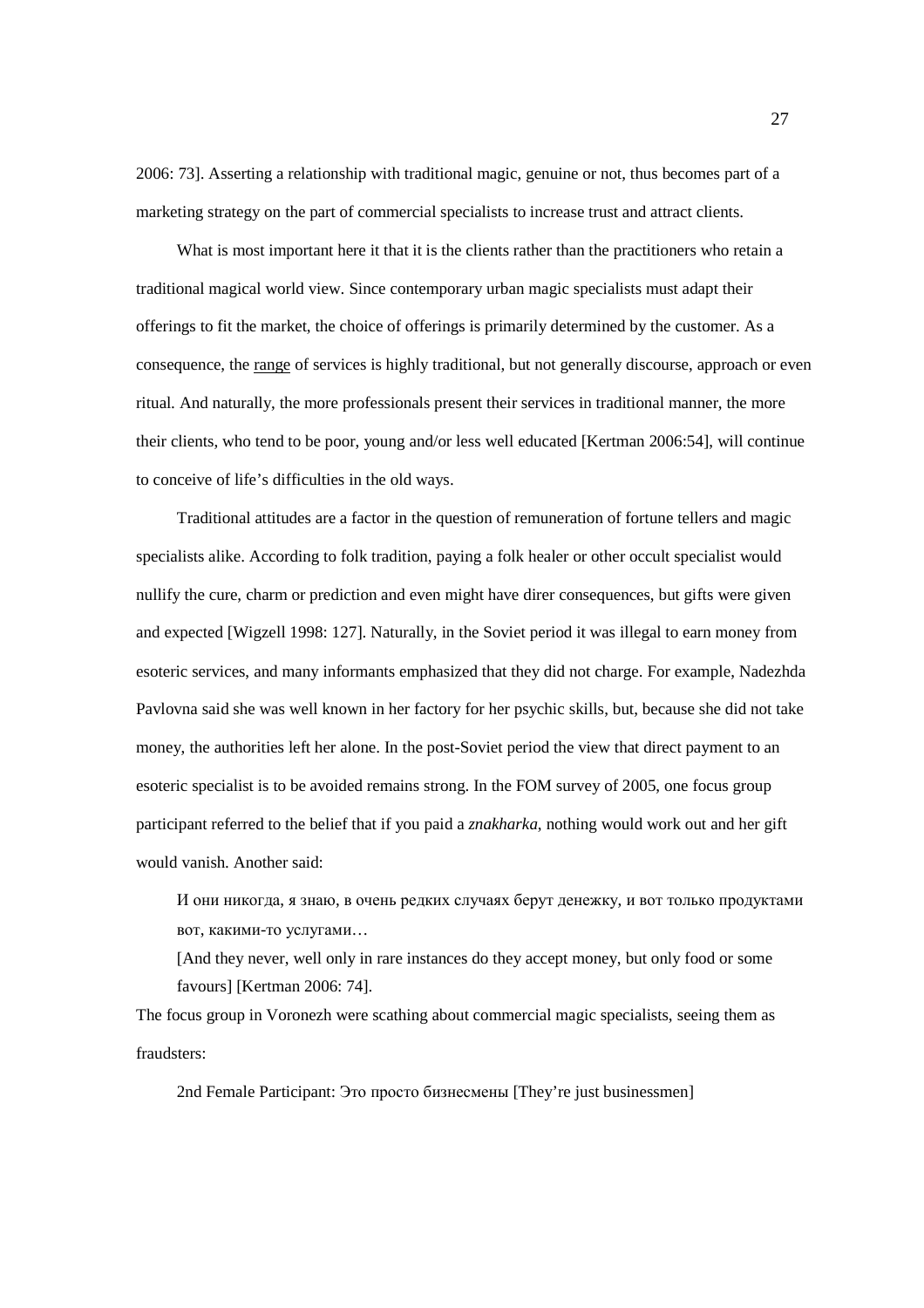1<sup>st</sup> Female Participant: Он выбрал себе свой бизнес, он зарабатывает на этом деньги [He's decided what business to go into, and that's how he makes his money]

<sup>1st</sup> Male Participant: Он одурачивает людей и получает при этом деньги [He makes fools of people and gets paid for it] [Kertman 2006: 75].

The sense that higher wisdom or service to others is incompatible with payment for services rendered evidently deterred some of our informants from becoming full-time professionals: Irina, who had intended becoming a professional astrologer, thought that an astrological reading was something spiritual, designed to help, and money should not be involved. When times were hard in the mid-1990s she had accepted presents, but only what people could afford. She was not the only one to be uneasy about money. Lidiia, who works semi-professionally as an astrologer and tarot card reader minimized what she charges by calling it *piat' kopeek* [5 copecks], by which she meant small sums of money like 10 or 50 rubles - a far cry from the 600r. that Natal'ia charged me, let alone the huge sums, up to \$15,000 dollars, charged by Mag Tamerlan. She does not count this money as income. Galina, who used to work part-time professionally, disapproved of the monetary approach to astrology. Those who work in centers such as Nadezhda Pavlovna or Boris Nikolaevich avoid the problem by getting the client to pay the cashier or receptionist. Vasilii Vasil'evich, who works independently, declared that he never took money in his own hand, while Natal'ia who read the tarot cards for me in her own apartment, also wanted the money placed on the table. For those who advertise on the internet and work with clients at a distance the problem may be said to be solved, as money is not handed directly to the specialist. The fact that money passes hands at all reduces the level of trust in commercial practitioners, who have to struggle to minimize the effect of longstanding attitudes.

Finally, I note that a visit to a fortune-teller or magic specialist has been presented here as a serious step for the client, while observing that in the Soviet era the survival of both divination and magic was assisted by their rebranding as entertainment, among friends in the case of the former and on the stage in the case of the latter. This development was not new for traditional divination, which was seen as fun, especially at Yuletide [Vinogradova 1981], something that is compatible with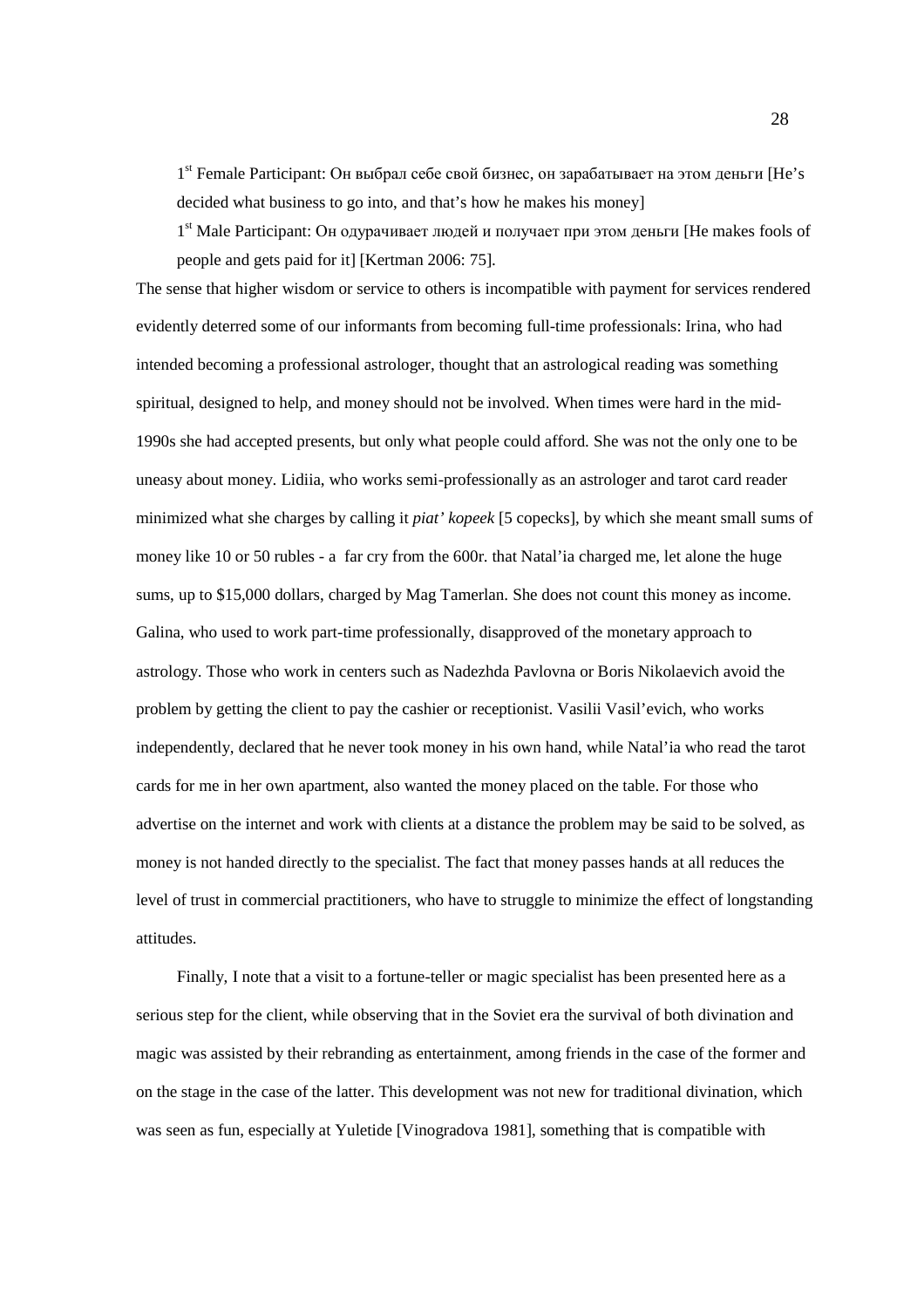believing in the possibility of learning about the future. Today amusement probably generates a sizeable percentage of the online fortune-telling audience, and even of paying visitors to a fortuneteller. Magic is a different matter, since people normally only visit when there is a problem. Fun seems unlikely, but curiosity is possible. In the FOM survey, 16% of those who had visited an esoteric specialist and 11% of those who might in the future were motivated by curiosity. The retreat of the magic world view means such people do not fear the consequences of not taking magic seriously. It is perhaps surprising that there are not more like them.

It is clear that traditional elements are pervasive in the commercial esoteric scene in Russia today, taking on a variety of guises, but strongest in the range of services proffered. When personal distress is conceived in traditional terms as the action of malign forces, requiring magic rituals to solve the problem, folk tradition continues little changed. Magic specialists, and to a lesser extent fortune-tellers, must deal with their clients' ways of looking at problems, even if they wish to solve them in more modern ways. Nonetheless, in using their clients' conceptual categories, like *porcha, sglaz* or *privorot*, they perpetuate the magical world view. Some traditional folk services like gypsy chiromancy or the finding of lost and stolen objects survive with minor adaptations. Old attitudes to payment flourish and so cannot be ignored by esoteric commercial specialists of all kinds, including astrologers, who in other respects do not follow Russian tradition. In some instances tradition is transmuted, as in the replacement of ordinary playing cards with tarot, or exists primarily at domestic and amateur level, like coffee-cup reading or dream interpretation. The impulses that lay behind folk tradition remain; hence, if in the village the chief economic concerns were the harvest or the farm animals, in modern Russian cities it is business astrology, tarot or magic that will help you in your work or business enterprise. And it is not just folk tradition that continues; modern publishing of fortune-telling texts in book or web form replicate many of the tricks of pre-Revolutionary publishers. Soviet psychics have left their trace on today's magic specialists, as indeed has the elite occult tradition of the early twentieth century. Commercial practices evolve in response to new demands, leading to the development of new traditions such as the request to bring a photograph to a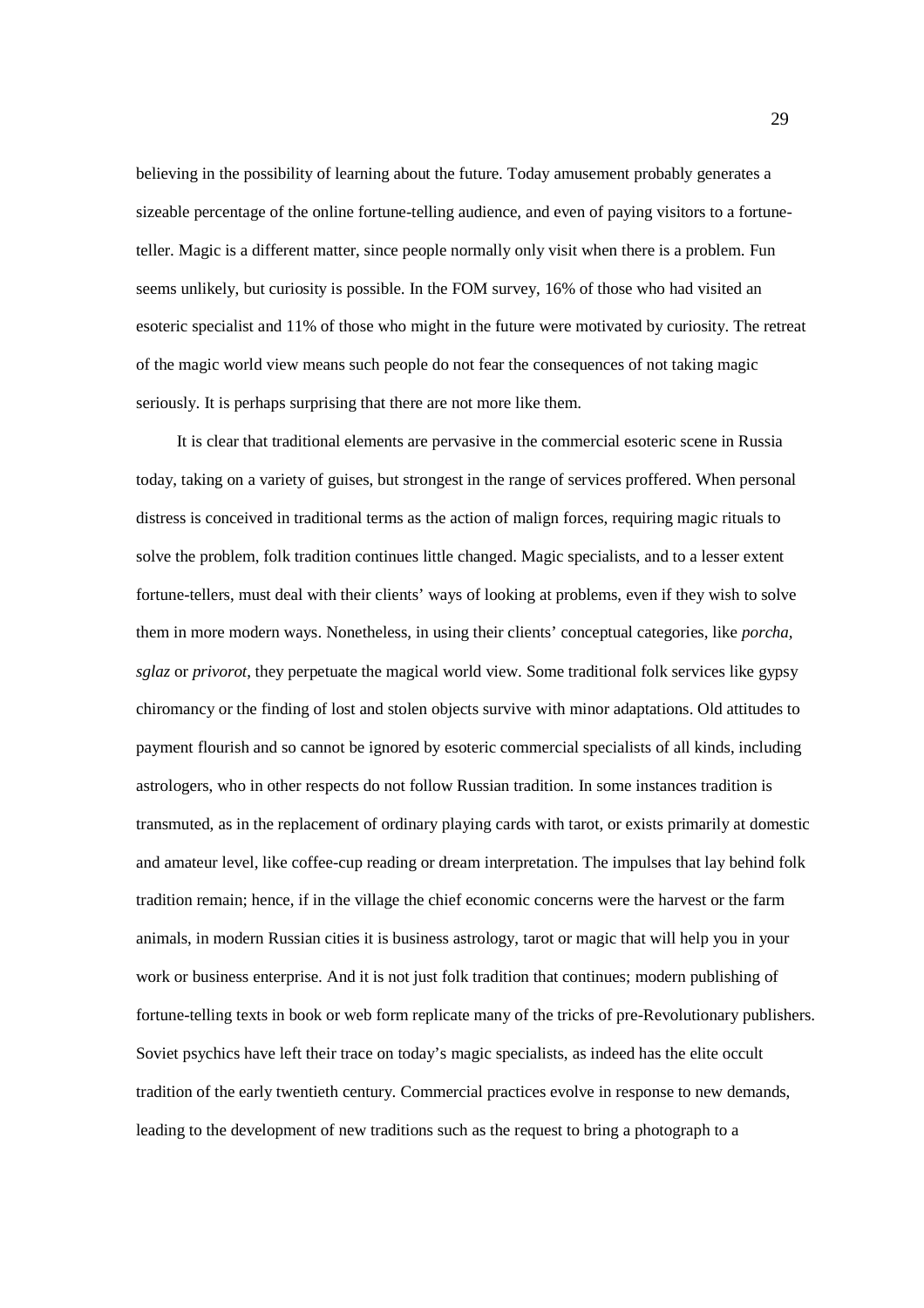consultation, or the evolution of an advertising language for esoteric services, such as the offer to remove the *venets bezbrachiia* [the spinster's crown]. As a result of this, the commercial magic scene in Russia today is distinct from its Western European counterparts and this distinctiveness is a consequence of Russian history and tradition.

# **NOTES**

1 I am grateful to the British Academy for funding fieldwork, and in particular to Dr Hakkarainen, without whom access to esoteric professionals would have been well-nigh impossible.

2 These figures relate to audiences in Russian towns of over 100,000 people.

3 The term "*netraditsionnoe tselitel'stvo*" [non-traditional healing] is to be contrasted to traditional healing. Healers who claim to be practicing folk medicine (many are not in fact) have the legal right to exist in Russia. The government has very slowly begun to clamp down on nontraditional practitioners, and it is less likely in 2009 than in 2006 that "non-traditional" would be employed in promoting esoteric services. Here Svetlana is clearly trying to appeal to a more sophisticated clientele.

4 For example, in Russian library subject catalogs, oneiromancy and fortune-telling appear in different sections, and today on websites, if you click on *gadanie* [fortune-telling], you will not generally be offered a reading of your dream.

5 Shakhnovich's work did not appear in print until 1996 [Shakhnovich 1996]. The book has some value for its information about professional fortune-tellers in Petersburg, but is marred by its absence of references, biased selection of material and tone of contempt.

6 In accordance with ethical research guidelines, all names have been changed.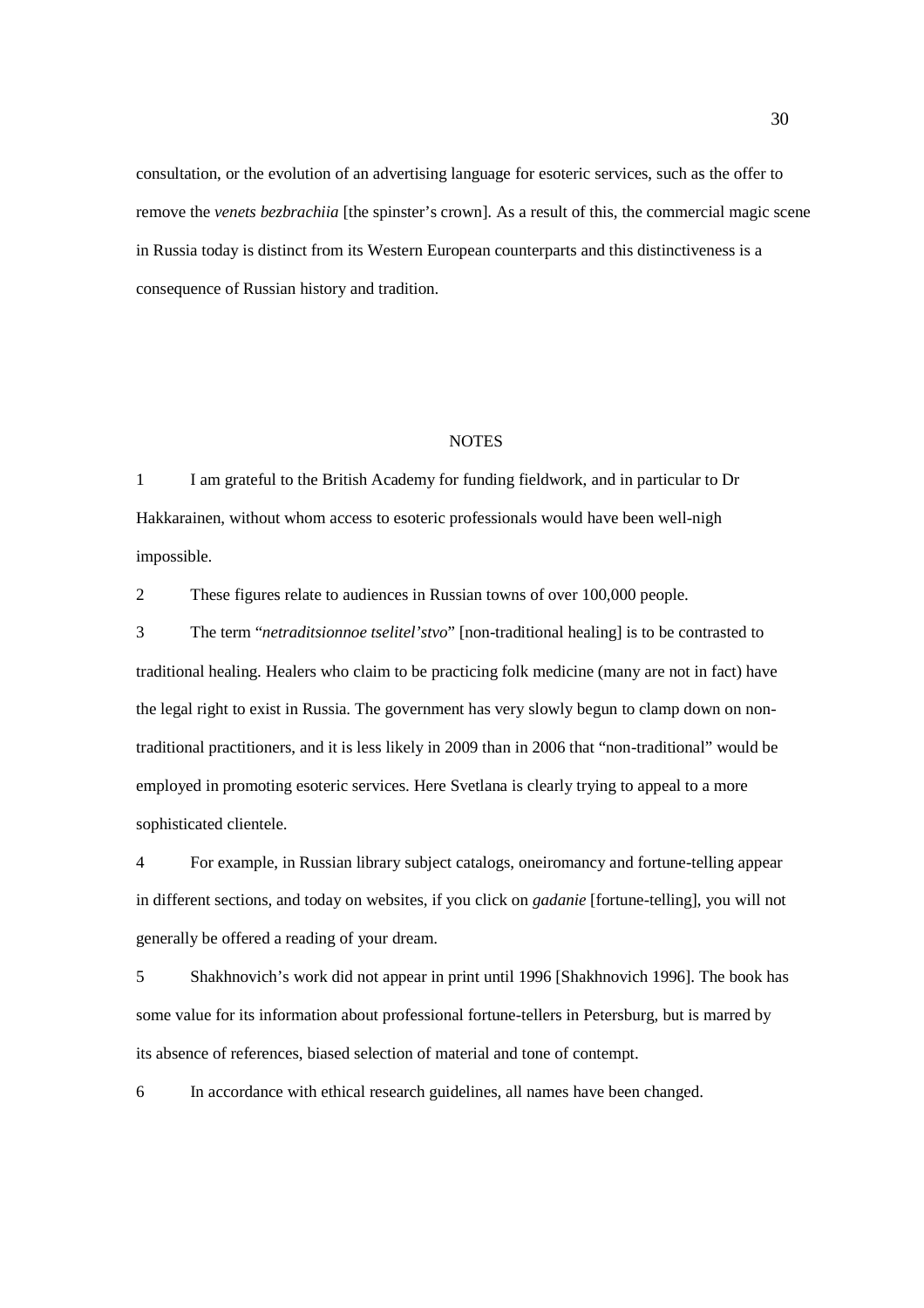7 Razumova's interest in dream interpretation relates to her topic of the family. In the course of her discussion she highlights a number of dream symbols and their interpretations familiar to her informants (mainly from Karelia and the Archangel region). The dream objects include those that did not usually feature in pre-Revolutionary dreambooks, such as mushrooms and berries, those with variant interpretations where both the oral and the literary tradition are represented, such as cats, and those where the two traditions coincide, such as teeth. In her material, as in my own surveys of 1989-90, folk symbols and interpretations are seen to have endured better than dreambook material.

8 In cartomancy the situation is different. Mlle Lenormand's picture symbol cards, popular in the nineteenth century, are now on sale again, though the Mademoiselle has become a Madame in the intervening years. The cards lack the connection with the Hermetic sciences attributed to tarot.

9 This text is undated, but may be by Vadim Samokatov a writer on esoteric, sexual and other topics. The poll was certainly carried out by VTsIOM, who poll 1600 people about their beliefs annually, but I have been unable to trace this particular one, and assume it is 2001, because in 2002, the VTsIOM survey in this area was focused on St Petersburg. Of the 1000 people interviewed, 53% believed that dreams can foretell the future. Since then the proportion of people believing in fate, omens and magic has certainly fallen. VTsIOM no longer asks about dreams,

10 There were many other names in different areas, as well as names for those who specialized in, say, locating lost property or telling fortunes.

11 Albeit ineffectually, as Steve Smith has shown [Smith 2007].

12 A parallel exists with the development in the 1920s of eschatological protest in the form of heavenly letters and memorates about visions of doom. Steve Smith sees them as a reaction to the Bolshevik project to promote a scientific and rational society, but which had engendered turmoil and uncertainty, and hence actually encouraged "superstition" [Smith 2005: 336].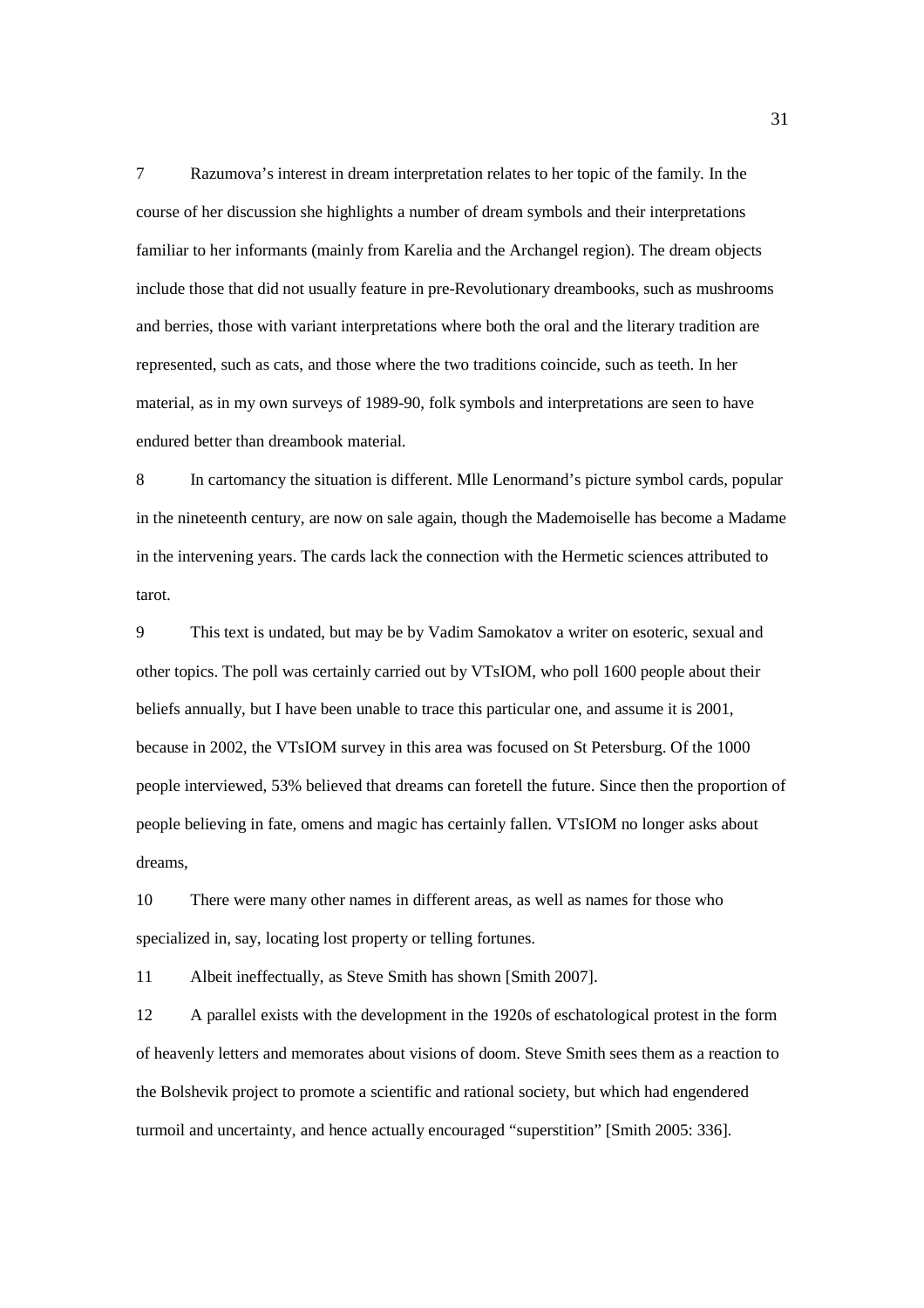13 There are parallels with fortune-tellers. As noted above, cartomancers often claim to have learnt the skill from an older relative, but when informants wanted to talk more broadly about the gift of occult powers rather than their divinatory method, which was normally learnt (astrology, tarot), they talked of coming from families with a clairvoyant or divinatory bent, or of being born with a gift, like Nora Pavlovna, the occult tarologist.

## LIST OF INFORMANTS

Aleksei, born 1956, academic, amateur astrologer, draws up horoscopes for friends.

Alisa, born 1960, academic sociologist.

Boris Nikolaevich, 50s, professional chiromancer, otherwise teacher in a scientific institute.

Dasha, born 1983, student, client, devotee and amateur practitioner.

Galina, born 1970. Formerly professional astrologer, now a manager.

Irina, 40s, secondary education, office worker and astrologer. Rejected professional path.

Larisa, born around 1963, affluent New Russian, not working, client and admirer of Marina, a

professional clairvoyant with qualifications in psychology.

Lidiia, born 1960, an architect by training. Semi-professional astrologer and tarologist.

Linda, born 1982, graduate, works in public relations, client and devotee.

Liza, born 1980, works in call center, active amateur tarologist, also astrology and runes.

Masha, born about 1982. Proof reader at a magazine. Astrologer, thinking of becoming a p/t professional.

- Nadezhda Pavlovna, born around 1963, graduate with further qualifications in psychology. Magic specialist.
- Natal'ia, 50-ish, professional tarologist. Also interprets dreams. Formerly worked in a Psychological Center.

Nina Vladimirovna, early 50s, psychoanalyst.

Nora Pavlovna, born 1961, professional occult tarologist.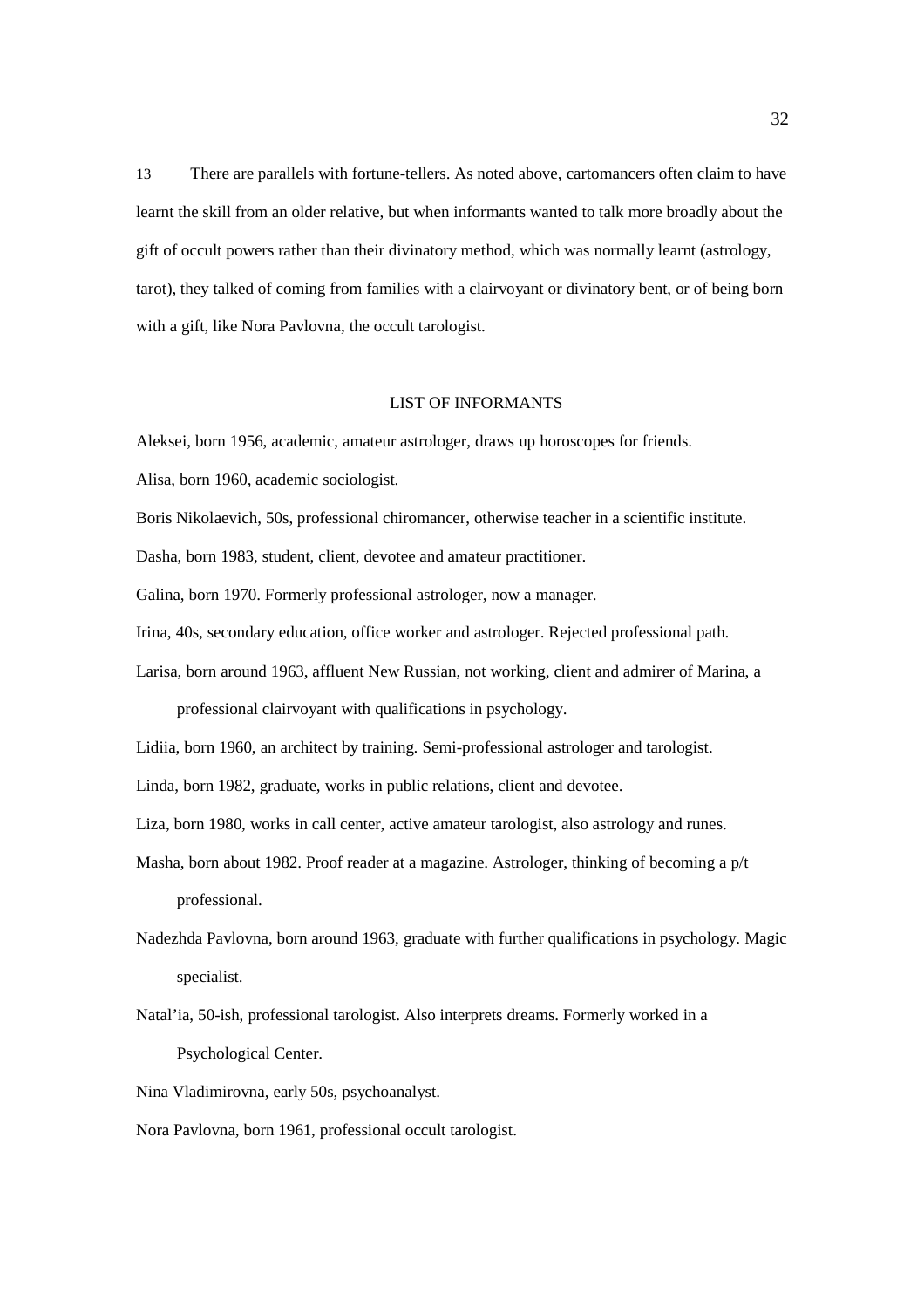Oksana, born 1960, p/t professional astrologer.

Tania, born 1983, graduate businesswoman, client and devotee,

Vasilii Vasil'evich**,** born 1968, degree in building construction with graduate qualifications in psychology. Professional magic specialist.

### BIBLIOGRAPHY

Amanar, Mag. Аманар маг. On http://mag-amanar.info/html.html (consulted 25 May 2009).

- Astrogor, Aleksandr. Астрогор, Александр. On http://www.waylove.ru/lib/energy/24/29.html (consulted 26 May 2009).
- Baiburin, А. К. 2001. Байбурин A. K. "Тоска и страх в контексте похоронной обрядности (к ритуально-мифологическому подтексту одного сюжета)" [Grief and terror in the context of funeral ritual (on the ritual-mythological context of one motif], *Труды факультета этнологии.*1. Санкт Петербург: Изд-во европейского ун-та, 96-115.
- Decker, Ronald and Michael Dummett. 2002. *A History of the Occult Tarot*. London: Duckworth.
- Dobrovol'skaia V. E. 2001. Добровольская В. Е. "Народные представления о колдунах в несказочной прозе" [Folk conceptions of sorcerers in non-folktale narrative], *Мужской сборник, вып 1: Мужчина в традиционной культуре*. Москва: Лабиринт, 95-105.
- Golovanova, A. A. 2007. Голованова А. А. "Представления жителей Андомского погоста о порче на свадьбе" in *Полевые исследования студентов РГГУ: этнология, фольклористика, лингвистика* 2, Москва: РГГУ, 110-14. Cited on http://cmb.rsuh.ru/article.html?id=57926 (consulted on 28 April 2009).

Gor, Mikhail. Гор, Михаил. On http://www.michael-gor.77s.ru/ (consulted 25 April 2009).

Gorskaia, V. D. 2007. Горская В. Д. *Кто есть кто в Санкт-Петербурге – 2007*. *Aстрология, духовные учения, оздоровление, психотренинги, таро, йога, этнические искусства, целительство и др.* [Who's who in Petersburg: Astrology, spiritual teaching, health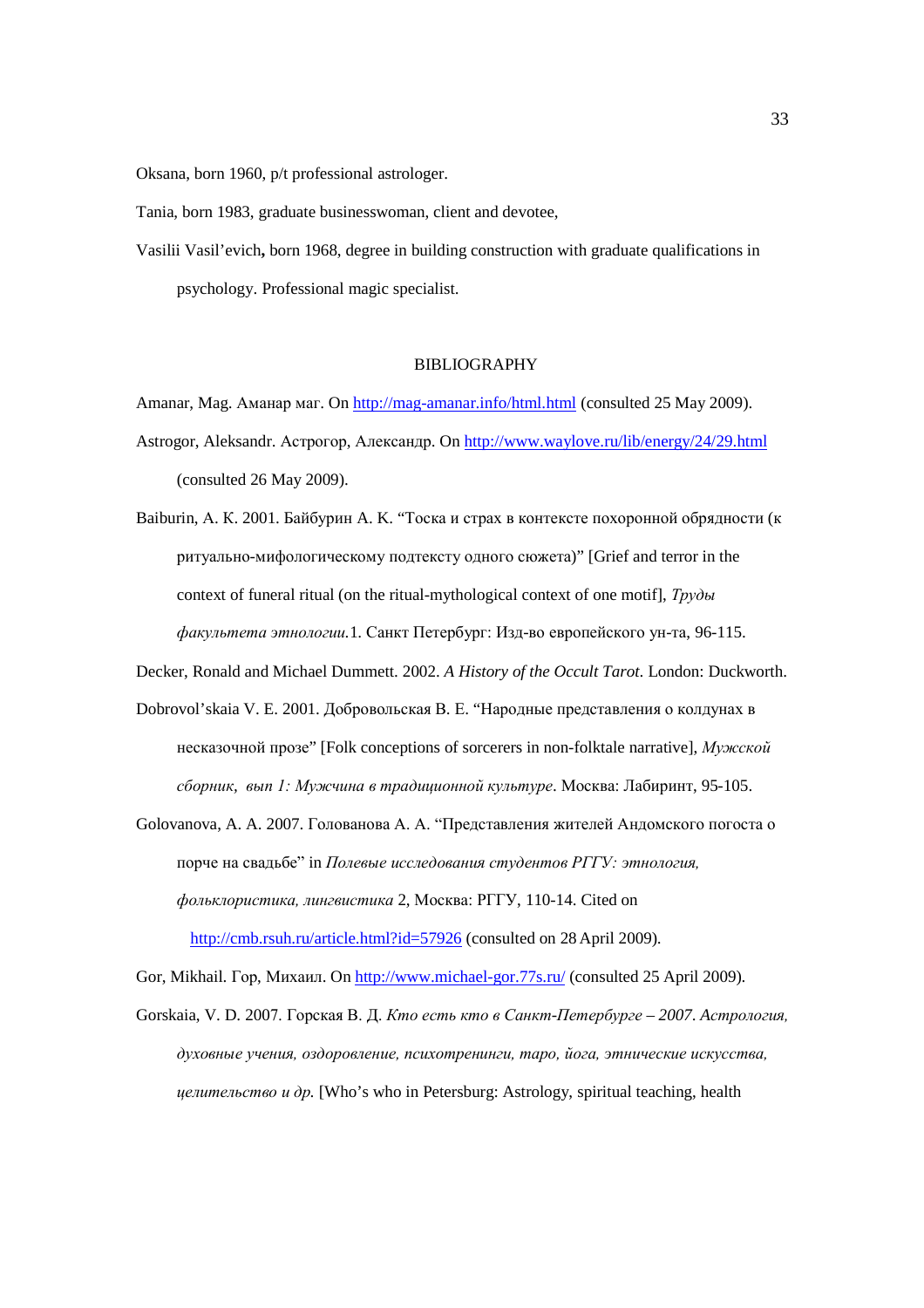treatments, psycho-training, tarot, yoga, ethnic skills, healing and others]. Special issue of *Drugoi Peterburg*. Cited on http://dp-spb.nm.ru/Kto2007.pdf (consulted 17 April 2009).

- Honey, Larisa. 2006. *Transforming Selves and Society: Women, Spiritual Health and Pluralism in Post-Soviet Russia*, PhD dissertation CUNY. Ann Arbor, MI: UMI Dissertation Services.
- Il'ina, T. S. 2007. Ильина, Т. С. "Знахарка В.А. Куроптева и ее знание" [The folk healer V. A. Koropteva and her skill], *Полевые исследования студентов РГГУ: этнология, фольклористика, лингвистика* 2, Москва: РГГУ, 114-27. Cited on http://cmb.rsuh.ru/article.html?id=57926 (consulted 29 April 2009).

Ivanits, Linda 1989. *Russian Folk Belief*. Armonk N.Y.: M. E. Sharpe.

- Kertman, G. 2006. Кертман Г. "И тайное знание и явный обман (имидж рынка оккультных услуг в России)" [Both secret knowledge and blatant deception (the image of the market for occult services in Russia)]. *Социальная реальность. Журнал социологических наблюдений и сообщений.* 5: 51-64, 73-75.
- Khamidova, Violetta 2008. Хамидова, Виолетта. *Сексуальные сны. Расшифровка и толкование эротических снов* [Sexual Dreams. Deciphering and Interpreting Erotic Dreams], Москва: Рипол классик.

Koldun Fad (Aleksei Fadeev). Колдун Фад. On http://sferonrus.ru/ (consulted 22 May 2009).

*KP* 1990. "Во что мы верим" [What we believe in], *Комсомольская правда*, 29 May 1990.

- Lider, Al'bert Astaf'evich. Лидер, Альберт Астафьевич. On http://darkprinc.narod.ru/ (consulted 27 April 2009).
- Lindquist, Galina 2006. *Conjuring Hope: Healing and Magic in Contemporary Russia*. New York/Oxford: Berghahn.
- Loginov, K. K. 2000. Логинов, К. К.. "Колдуны Заонежья: истинные и мнимые" [The sorcerers of Zaonezh'e: genuine and supposed], *Мастер и народная художественная традиция Русского Севера*. *Доклады III Международной научной конференции*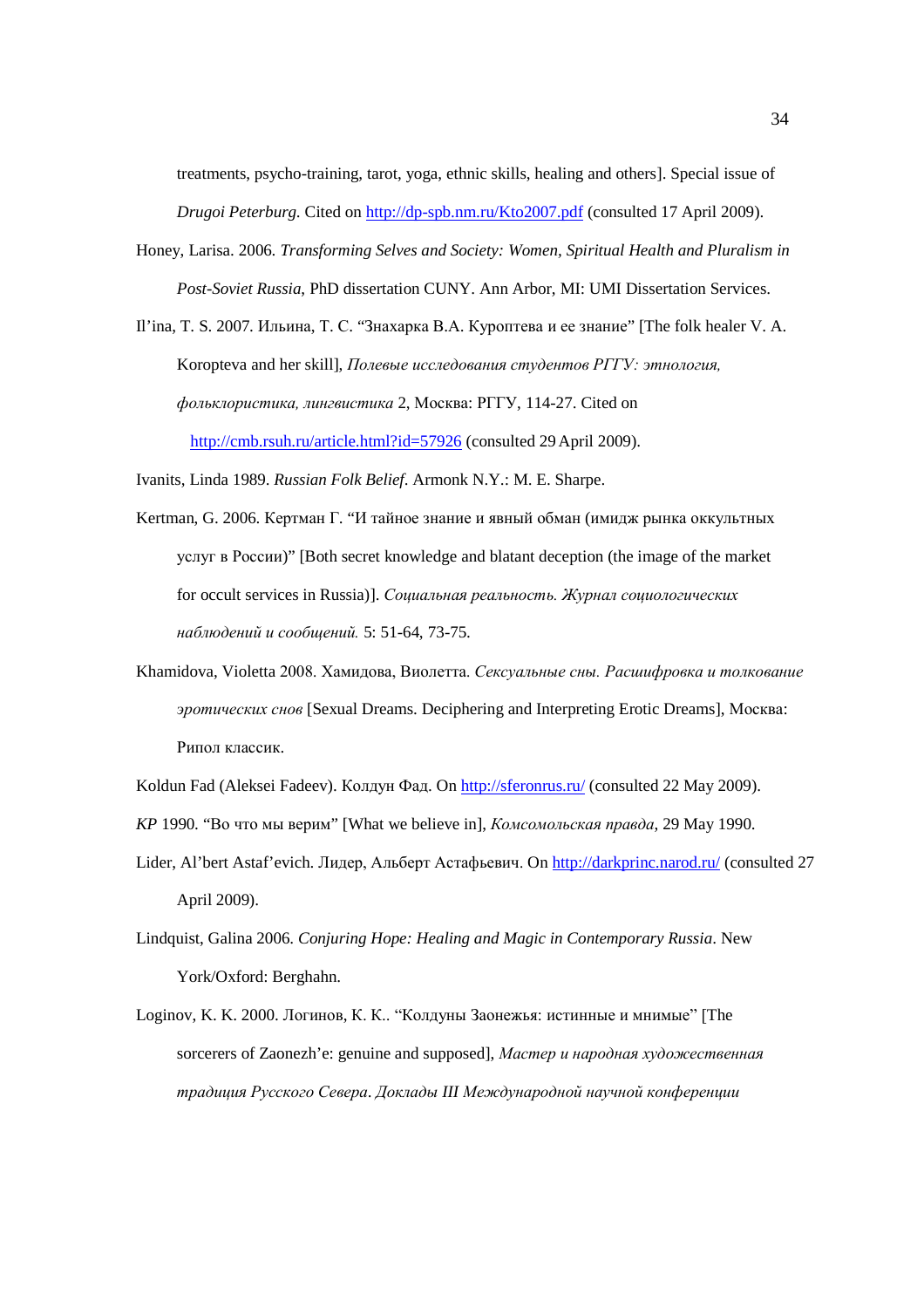*"Рябининские чтения-99*." Петрозаводск: Государственный историко-архитектурный и этнографический музей-заповедник Кижи, 176-86.

- Mannherz, Julia 2005. *Popular Occultism in Late Imperial Russia.* PhD dissertation University of Cambridge.
- Miller, Gustavus Hindman, Густав Хиндман Миллер 2008. *Сонник Миллера. 10 000 толкований снов* [Miller's Dreambook.10,000 Dreams Interpreted]. Москва: Ексмо.
- Mstislav. Мстислав. *Услуги колдуна*. On http://koldun.mstislav.info/uslugi\_kolduna.htm (consulted 20 May 2009).
- Nemirovskii V. G. and M. A. Manuil'skii 1987. Немировский В. Г и М. А. Мануильский. "Фантастические представления как элемент массового сознания" [Fantastic conceptions as an element of mass consciousness], *Социолоческие исследования* 4: 70-75.
- Orlova, Ol'ga. Орлова, Ольга. Interview with Larisa Gribova from the Talan Center in Moscow. On http://www.talan.ru/content/view/18/39 (consulted 19 March 2009).
- Ozon.ru 2009. On http://www.ozon.ru/context/catalog/id/1070904/?sort=bests&page=6 (consulted 3 April 2009).
- Panchenko, A. A. 2010. Панченко, А. А."Интернет и фольклористика" [The internet and the study of folklore]. Typescript article accepted for publication in *Актуальные проблемы современной фольклористики и изучения классического наследия русской литературы: Сборник научных статей памяти профессора Евгения Алексеевича Костюхина (1938–2006)*. Санкт Петербург: Русский государственный педагогический университет. In press.
- Kandyba, V. M. Кандыба, В. М. "Про Энергетический вампиризм," Темная сила вампиров ["On Energy vampirism." The dark power of vampires] On http://ariom.ru/wiki/VampirizmJenergeticheskijj (consulted 29 May 2009).
- Razumova, I. A. 2001. Разумова, И. А. *Потаенное знание современной русской семьи* [The hidden knowledge of the contemporary Russian family]. Москва: Индрик.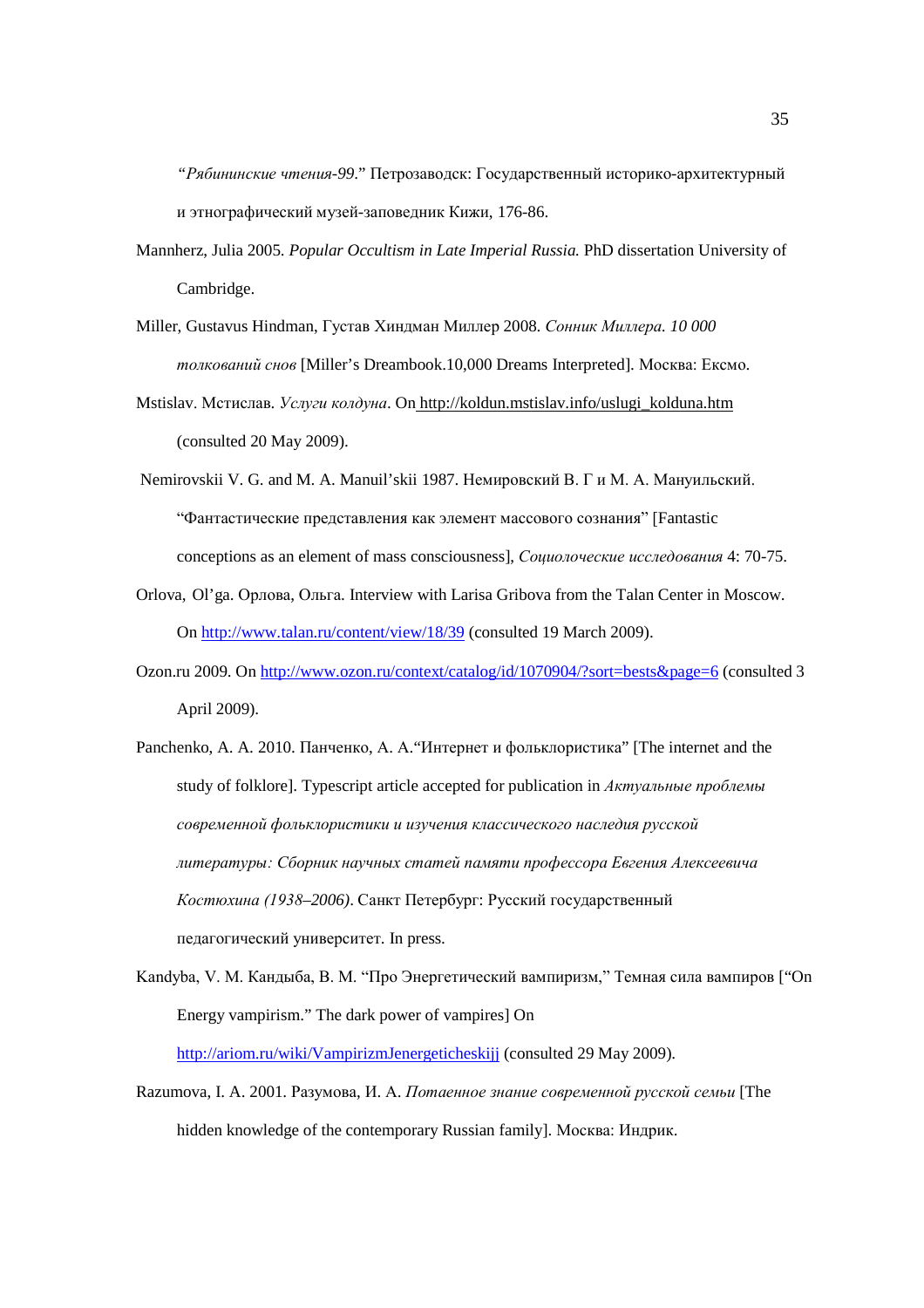- Rouhier-Willoughby, Jeanmarie. 2008. *Village Values: Negotiating Identity, Gender, and Resistance in Contemporary Russian Life-Cycle Rituals*. Bloomington: Slavica.
- Ryan, W. F. 1999. *The Bathhouse at Midnight: An Historical Survey of Magic and Divination in Russia*. Stroud: Sutton Publishing.
- Samokatov, Vadim ? 2001. "Загадки вещих снов" [The riddles of prophetic dreams]. Cited by http://www.abc-people.com/phenomenons/news/txt4.php (consulted 7 April 2009).

Shango (Lamir). Шанго. On www.shango.ru (consulted 22 May 2009).

- Shakhnovich, M. I 1996. Шахнович, М. И. *Петербургские мистики: встречи с гадалками, астрологами, алхимиками, графологами, спиритами и др. поборниками оккультизма* [Petersburg mystics: encounters with fortune-tellers, astrologers, alchemists, graphologists, spiritualists and other champions of occultism]. Санкт Петербург: ТОО "Невский глашатай."
- Shchepanskaia, T. B. 2001. Щепанская, Т. Б. "Сила (коммуникативные и репродуктивные аспекты мужской магии)" [Power (the communicative and reproductive aspects of male magic)], *Мужской сборник, вып 1: Мужчина в традиционной культуре*. Москва: Лабиринт, 71-94.
- *Slavianskie drevnosti.* 1999. *Славянские древности. Этнолингвистический словарь в пяти томах*, 2 Москва: Международные отношения
- Smith, S. A. 2005. "Heavenly Letters and Tales of the Forest: 'Superstition' against Bolshevism," *Forum for Anthropology and Culture* 2: 316-39.
- Smith, S. A. 2007. "The First Soviet Generation: Children and Religious Belief in Soviet Russia, 1917-41," in *Generations in Twentieth-Century Europe*. Stephen Lovell, ed. Basingstoke: Palgrave Macmillan, 79-100.
- Smurova, O. 2006. Смурова, О. *Полный семейный сонник. 150,000 толкований* [Complete Family Dreambook. 150,000 Interpretations]. Москва: Рипол классик.

Tamerlan, Mag. Тамерлан, маг. On http://magtamerlan.ru/ (consulted 22 May 2009).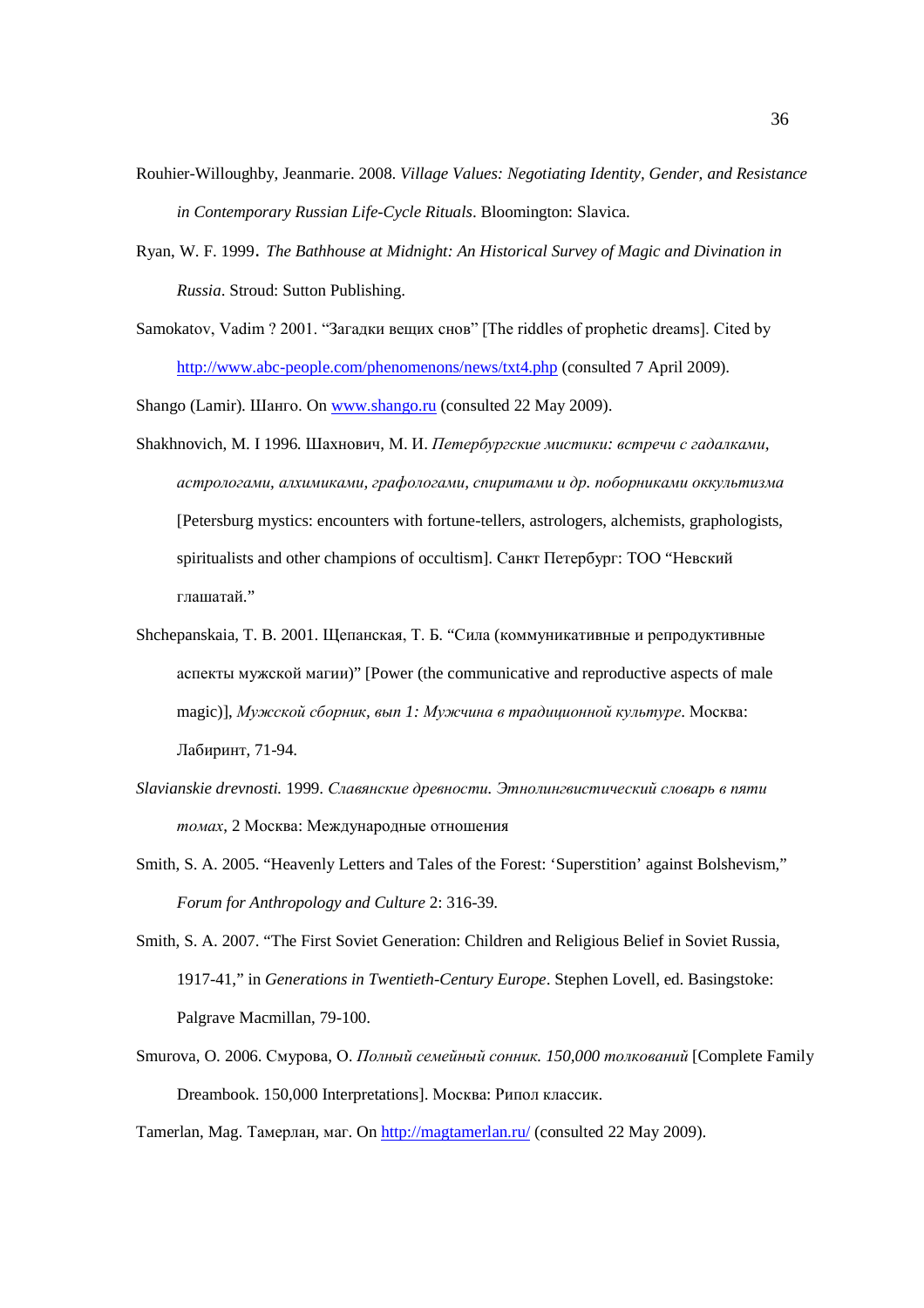- TNS Gallup Media 2008. TV ratings on http://www.tns-global.ru/rus/data/ratings/tv (consulted 12 November 2008).
- *Tsentrplius* 2006. *Центрплюс*. No. 14, April 2006: 18.
- Vasil'ev, L. L.1962. Васильев, Л. Л. *Внушение на расстоянии* [Mental Suggestion at a Distance]. Ленинград: ЛГУ.
- Vasil'ev, L. L. 1963. Васильев, Л. Л*. Таинственные явления человеческой психики* [Mysterious Phenomena of the Human Psyche]. 2<sup>nd</sup> enlarged ed. Москва: Госполитиздат.
- Vinogradova, L. N. 1981. Виноградова, Л. Н. "Девичья гадания о замужестве в цикле славянской календарной обрядности (западно-восточнославянские параллели)" [Girls' divination about marriage in the cycle of calendar ritual (West and East Slav parallels]. *Славянский и балканский фольклор* 2. Москва: Наука, 13-43.
- Vlasova, Marina. 1998. Власова, Марина. *Русские суеверия* [Russian Superstitions]. Санкт Петербург: Азбука.
- VTsIOM 2008. "Астрологические прогнозы и гороскопы: верить или нет" [Astrological predictions and horoscopes: to believe or not to believe]. Press release no. 1129 issued 26 December 2008 by Vserossiiskii tsentr izucheniia obshchestvennogo mneniia. Cited on http://wciom.ru (consulted 15 April 2009).
- VTsIOM 2009. "Жизнь под знаком зодиака: в кого и во что верят россияне?" [Life beneath the sign of the zodiac: in whom and in what do Russians believe?]. Press release no. 1134 issued 15 January 2009 by Vserossiiskii tsentr izucheniia obshchestvennogo mneniia. Cited on http://wciom.ru (consulted 18 May 2009).
- Weichert, Bettina 2003. "De-Toxing the Nation: Icon Worship A Sobering Experience?" *Folklorica* 8 (1): 23-32.
- Wigzell, Faith 1998. *Reading Russian Fortunes: Print Culture, Gender and Divination from 1765*. Cambridge, Cambridge University Press.